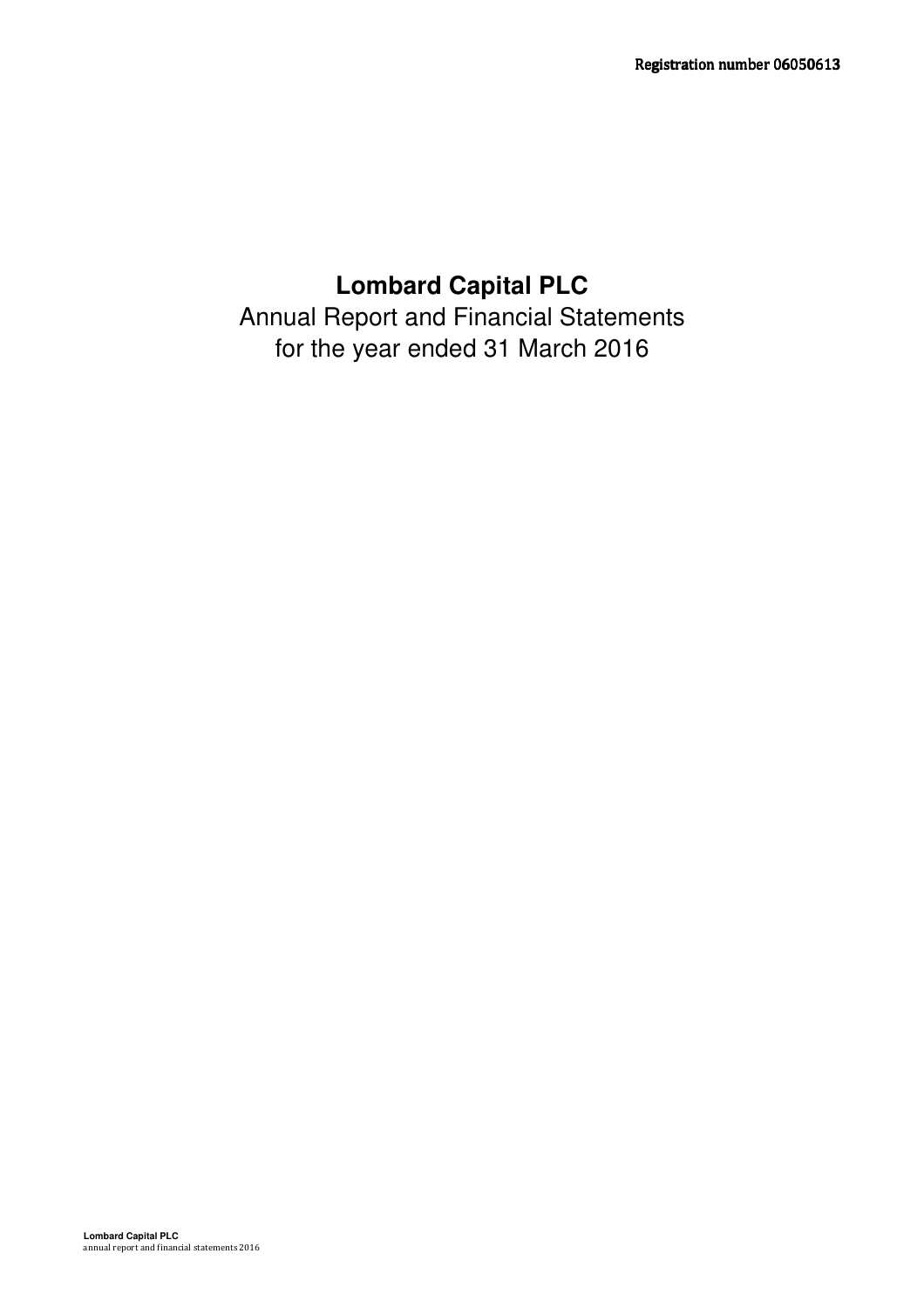# **Table of Contents**

# Reports

- 01 Chairman's Statement
- 02 Strategic Report
- 03 Directors' Report
- 05 Independent Auditor's Report

# Financial Statements

- 06 Income Statement and Statement of Comprehensive Income
- 07 Statement of Financial Position
- 08 Statement of Cashflows
- 09 Statement of Changes in Equity
- 10 Notes to the Financial Statements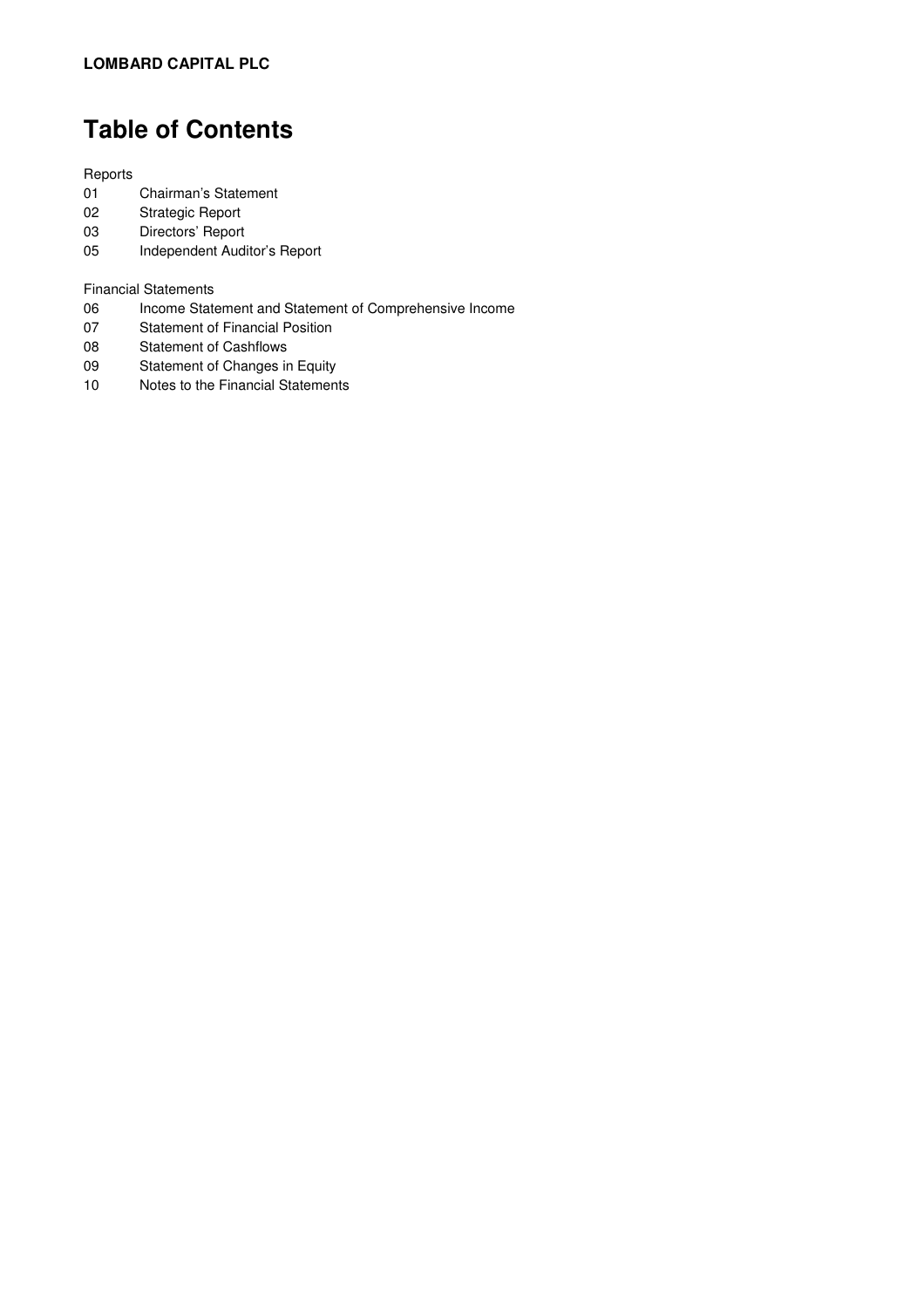# **LOMBARD CAPITAL PLC**

# **Company Information**

| Directors:              | David William Grierson<br>Nigel Brent Fitzpatrick (Non-Executive)                                 |
|-------------------------|---------------------------------------------------------------------------------------------------|
| Registered office:      | <b>Steve Monico Limited</b><br>19 Goldington Road<br>Bedford<br><b>MK40 3JY</b>                   |
| Company number:         | 06050613                                                                                          |
| Secretary:              | <b>Steve Monico Limited</b>                                                                       |
| ISDX Corporate Adviser: | Alfred Henry Corporate Finance Ltd<br>5-7 Cranwood Street<br>London<br>EC1V 9EE                   |
| Registrars:             | Share Registers Limited<br><b>The Courtvard</b><br>17 West Street<br>Farnham<br>Surrey<br>GU9 7DR |
| Independent Auditor:    | Jefferys Henry LLP<br>5-7 Cranwood Street<br>London<br>EC1V 9EE                                   |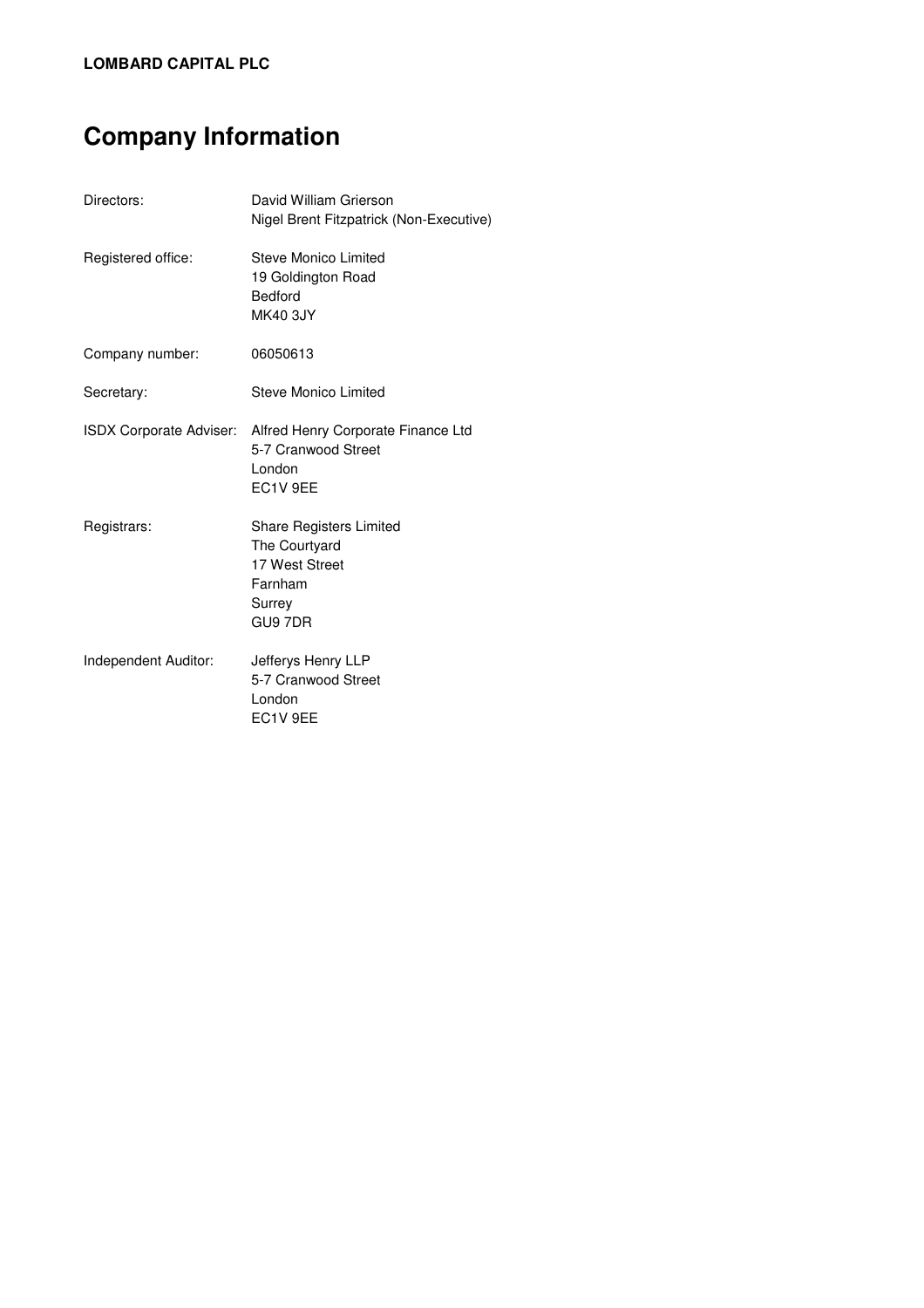# **Chairman's Statement**

**for the year ended 31 March 2016** 

Dear Shareholders

I was appointed to the Board of the Company on 15<sup>th</sup> January 2016, just two and a half months before the financial year end.

I do not propose to dwell on the time before my appointment other than to say that I have instigated a programme of selling non-core assets when the opportunity arises.

I am tasked with revitalising the Company and I have engaged in raising additional finance to support future developments within the financial services sector. To date £45,000 has been raised through the issue of Convertible Unsecured Loan Notes. The holders of the Loan Notes have made written applications to convert all of their Loan Notes into Ordinary Shares and their requests are being processed. Warrant holders have given undertakings to exercise their Warrants to the extent that there will be £75,000 raised by the issue of Ordinary Shares during September 2016. The Board have agreed the sale of an investment asset that will raise a further £23,310 and have discussed the approval of the sale of a second investment asset and await a formal offer.

The Company is currently considering the issuance of a reinsurance based bond to provide bondholders with stable income and limited risk to capital. The Company expects to make an announcement in the near future.

I look forward to the future with enthusiasm and thank all my colleagues and our professionals for their support and advice.

I also thank you all as shareholders for your continuing support.

Light -

David Grierson

Chairman Lombard Capital PLC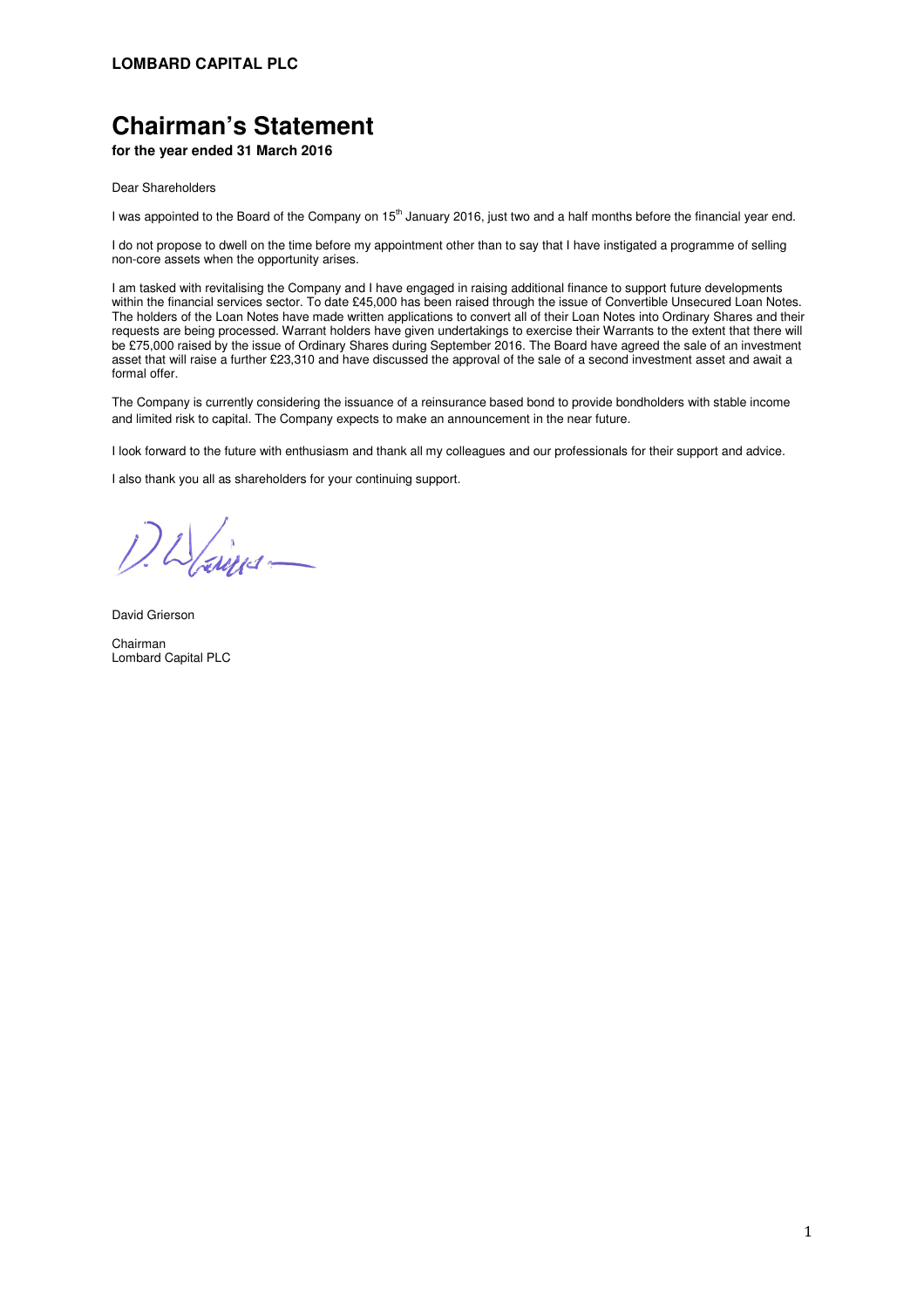# **Strategic Report**

**for the year ended 31 March 2016** 

The Directors present their strategic report for the year ended 31 March 2016.

#### **Business review**

During the year under review there has been a number of changes of directors. The current directors have only been working together since 15<sup>th</sup> January 2016 and have immediately re-focused the Company on developing a reinsurance based investment product. At the same time the directors have reviewed the investment assets and have resolved to dispose of noncore investments when the opportunity arises.

#### **Future developments**

The Company is currently developing a reinsurance based investment product to provide investors with stable income, without risk to capital. The Company expects to make an announcement in the near future.

#### **Results and dividends**

For the year ended 31 March 2016, the Company's loss after taxation from continuing operations was £167,282 (2015: £80,133 loss) and the loss per share was 8.3p (2015: 4.2p). The Directors do not recommend the payment of a dividend (2015: NIL).

#### **Key performance indicators**

The key performance indicators are set out below:

| <b>Company Statistics</b>    | 2016              | 2015              | Change % |
|------------------------------|-------------------|-------------------|----------|
| Net asset value              | £97,812           | £278,326          | -65%     |
| Net asset value per share    | 4.3 <sub>p</sub>  | 14.5p             | $-70%$   |
| Closing share price          | 10.0 <sub>p</sub> | 3.75 <sub>p</sub> | $+167%$  |
| <b>Market Capitalisation</b> | £226,815          | £72,000           | $+215%$  |

#### **Key business risks**

The main business risk that the Company faces is that the investments are all illiquid and therefore the Company may not have sufficient cash resources to carry out its business plan and also cover the overhead expenses required to maintain its status as a quoted company.

#### **Going concern**

During the period the Company made a loss of £167,282 and at the year-end had net current liabilities of £37,998. The cash balance at the year end was £2,668 and no revenue has been generated since the year end, so at the time of signing of these accounts there are insufficient funds for the next 12 months and beyond.

The Chairman's statement has explained the current fundraising activities, therefore, the directors have formed the opinion that with the eradication of debt and the inflow of funds from the conversion of warrants and the sale of investment assets that the Company will secure adequate funds for the working capital requirements of for the Company in the foreseeable future. Further, this will ensure that adequate arrangements will be in place to enable the settlement of their financial commitments as and when they fall due.

For this reason, the Directors continue to adopt the going concern basis in preparing the financial statements. Whilst there are inherent uncertainties in relation to future events, and therefore no certainty over the outcome of the matters described, the Directors consider that, based on financial projections and dependent on the success of their efforts to complete these activities, the Company will be a going concern for the next 12 months.

For and on behalf of the Board

D.W. Grierson 30 August 2016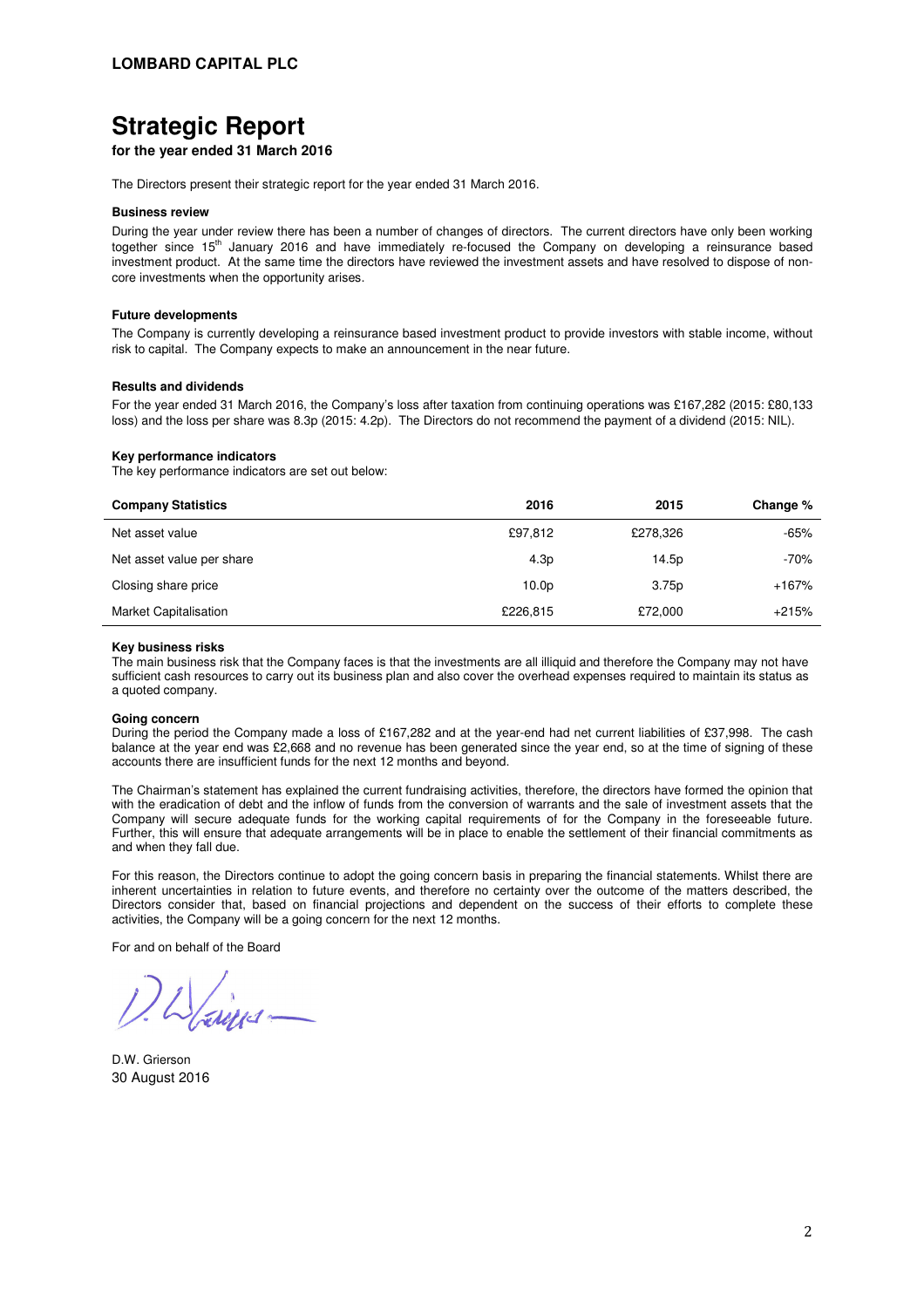# **Directors' Report**

**for the year ended 31 March 2016** 

The Directors present their report together with the audited financial statements for the year ended 31 March 2016.

## **Principal activity**

The principal activity of the Company has been solely as an investor in pre IPO companies and companies quoted on AIM and the ISDX Growth Market. Additionally, the Company is currently developing a reinsurance based product to provide stable income for investors without risk to capital.

# **Financial risk management objectives and policies**

Details of the financial risk management objectives and policies are provided in note 13 to the financial statements.

## **Post balance sheet events**

Details of post balance sheet events are provided in note 17 to the financial statements.

#### **Directors**

The Directors of the Company during the year and subsequently are set out below:

| <b>Charlotte Argyle</b> | (resigned 2 November 2015)                            |
|-------------------------|-------------------------------------------------------|
| <b>Russell Darvill</b>  | (resigned 2 November 2015)                            |
| Graham Jones            | (appointed 2 November 2015, resigned 15 January 2016) |
| Mark Jackson            | (appointed 2 November 2015, resigned 15 January 2016) |
| Nigel Brent Fitzpatrick | (appointed 2 November 2015)                           |
| David William Grierson  | (appointed 15 January 2016)                           |

## **Substantial shareholders**

The only interests in excess of 3% of the issued share capital of the Company which have been notified to the Company as at 1 August 2016 were as follows:

|                                             | Shareholding | %     |
|---------------------------------------------|--------------|-------|
| <b>Platform Securities Nominees Limited</b> | 667.500      | 29.43 |
| <b>Sunvest Corporation Limited</b>          | 445.000      | 20.06 |
| <b>Harewood Nominees Limited</b>            | 383.500      | 16.91 |
| Religare Capital Markets (Europe) Limited   | 214,000      | 9.44  |
| <b>JIM Nominees Limited</b>                 | 93.500       | 4.12  |
| The Bank of New York (Nominees) Limited     | 70.000       | 3.09  |

D W Grierson, a director of the Company, holds 653,500 of the 667,500 shares held under Platform Securities Nominees Limited.

## **Directors remuneration**

Details of directors' remuneration is set out in note 4 to the financial statements.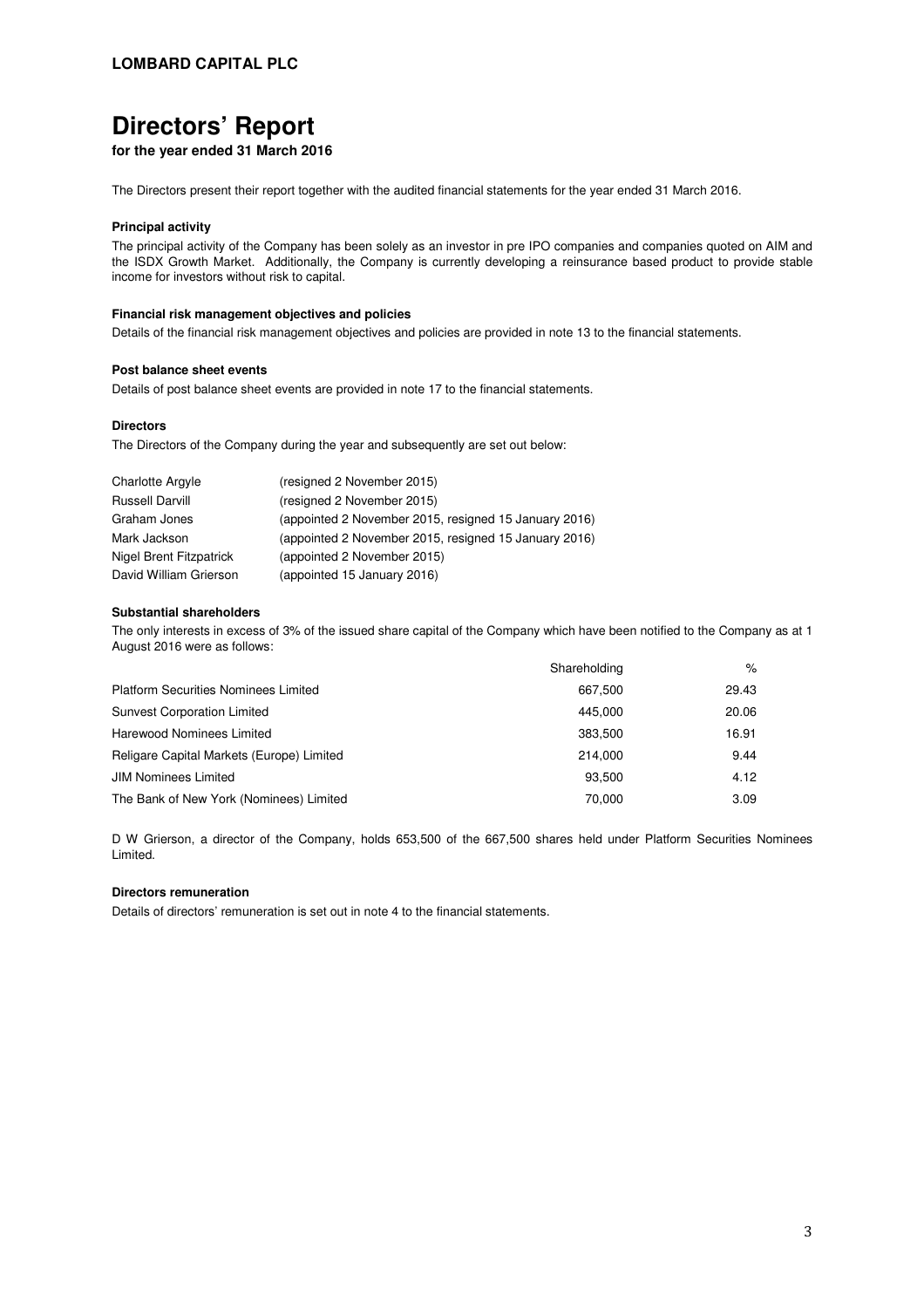# **Directors' Report continued**

**for the year ended 31 March 2016** 

## **Directors' responsibilities statement**

The Directors are responsible for preparing the Strategic Report and Report of the Directors and the financial statements in accordance with applicable law and regulations.

Company law requires the Directors to prepare financial statements for each financial year. Under that law the Directors have elected to prepare the financial statements in accordance with International Financial Reporting Standards as adopted by the European Union (IFRS). Under Company law the Directors must not approve the financial statements unless they are satisfied that they give a true and fair view of the state of affairs and profit or loss of the Company for that period. In preparing these financial statements, the Directors are required to:

- **•** select suitable accounting policies and then apply them consistently;
- **•** make judgments and accounting estimates that are reasonable and prudent;
- **•** state whether applicable IFRS have been followed, subject to any material departures disclosed and explained in the financial statements; and
- **•** prepare the financial statements on the going concern basis unless it is inappropriate to presume that the Company will continue in business.

The Directors confirm that that they have complied with the above requirements in preparing the Financial Statements.

The Directors are responsible for keeping adequate accounting records that are sufficient to show and explain the Company's transactions and disclose with reasonable accuracy at any time the financial position of the Company and enable them to ensure that the financial statements comply with the Companies Act 2006 and they are also responsible for safeguarding the assets of the Company and hence for taking reasonable steps for the prevention and detection of fraud and other irregularities. Insofar as each of the Directors is aware:

- **•** there is no relevant audit information of which the Company's auditors are unaware; and
- **•** the Directors have taken all steps that they ought to have taken to make themselves aware of any relevant audit information and to establish that the auditors are aware of that information.

This confirmation is given and should be interpreted in accordance with the provisions of s418 of the Companies Act 2006.

## **Auditors**

The auditors Jefferys Henry LLP were appointed in August 2016 and a resolution that they be reappointed will be proposed at the Annual General Meeting.

On behalf of the Board

1 Jaillet -

D.W. Grierson 30 August 2016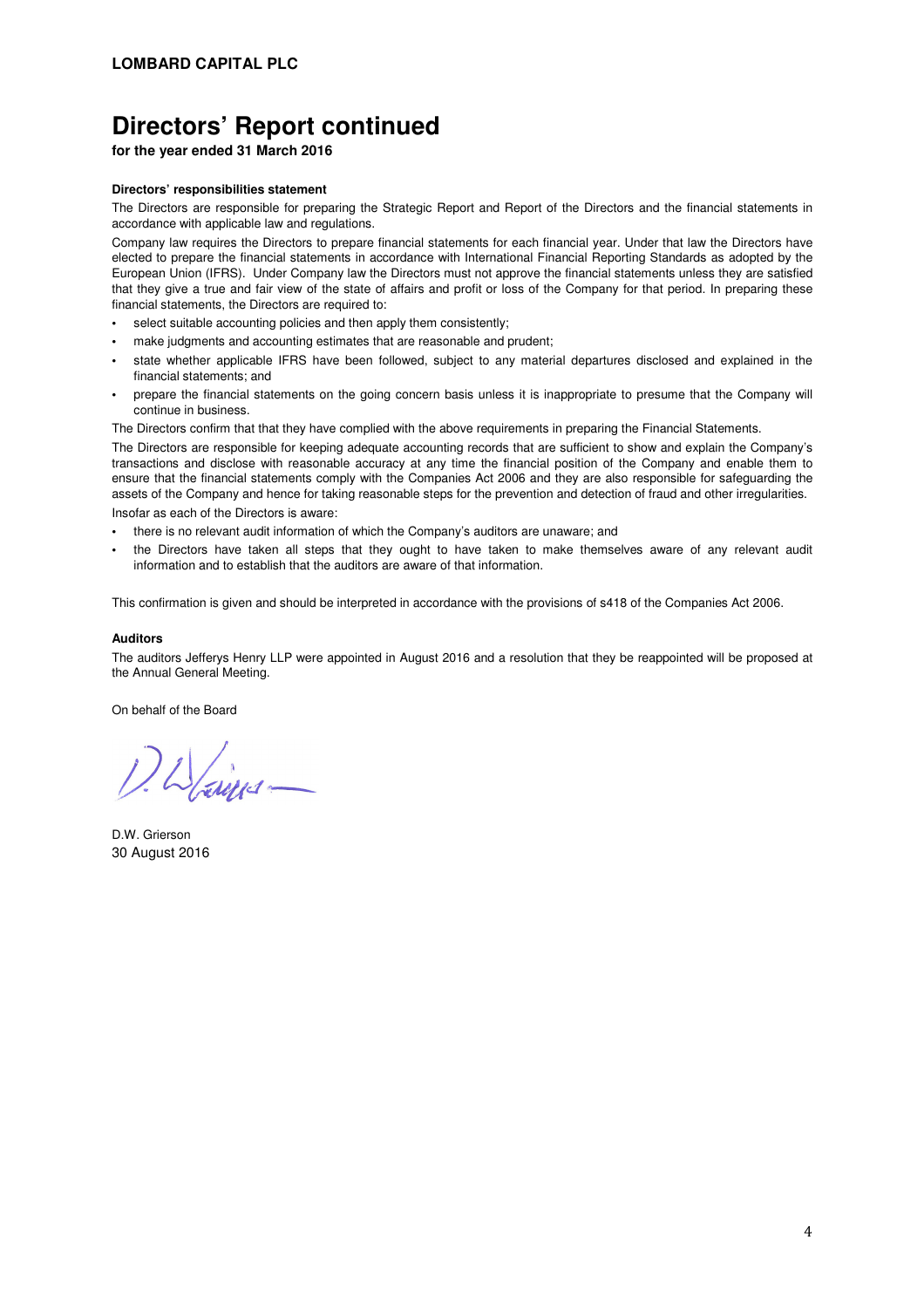# **Independent Auditor's Report**

# **for the year ended 31 March 2016**

We have audited the financial statements of Lombard Capital Plc for the year ended 31 March 2016 which comprise the Income Statement, the Statement of Comprehensive Income, the Statement of Financial Position and Statement of Cashflows, the Statement of Changes in Equity, and the Related Notes. The financial reporting framework that has been applied in their preparation is applicable law and International Financial Reporting Standards (IFRSs) as adopted by the European Union.

This report is made solely to the Company's members, as a body, in accordance with Chapter 3 of Part 16 of the Companies Act 2006. Our audit work has been undertaken so that we might state to the Company's members those matters we are required to state to them in an auditor's report and for no other purpose. To the fullest extent permitted by law, we do not accept or assume responsibility to anyone other than the Company and the Company's members as a body, for our audit work, for this report, or for the opinions we have formed.

#### **Respective responsibilities of directors and auditor**

As explained more fully in the Directors' Responsibilities Statement on page 4, the Directors are responsible for the preparation of the financial statements and for being satisfied that they give a true and fair view. Our responsibility is to audit and express an opinion on the financial statements in accordance with applicable law and International Standards on Auditing (UK and Ireland). Those standards require us to comply with the Auditing Practices Board's (APB's) Ethical Standards for Auditors.

## **Scope of the audit of the financial statements**

An audit involves obtaining evidence about the amounts and disclosures in the financial statements sufficient to give reasonable assurance that the financial statements are free from material misstatement, whether caused by fraud or error. This includes an assessment of: whether the accounting policies are appropriate to the Company's circumstances and have been consistently applied and adequately disclosed; the reasonableness of significant accounting estimates made by the Directors; and the overall presentation of the financial statements. In addition, we read all the financial and non-financial information in the Chairman's Statement and Directors' Report to identify material inconsistencies with the audited financial statements and to identify any information that is apparently materially incorrect based on, or materially inconsistent with, the knowledge acquired by us in the course of performing the audit. If we become aware of any apparent material misstatements or inconsistencies, we consider the implications for our report.

#### **Opinion on financial statements**

In our opinion the financial statements:

- give a true and fair view of the state of the Company's affairs as at 31 March 2016 and of its loss for the year then ended;
- have been properly prepared in accordance with IFRS as adopted by the European Union; and
- have been prepared in accordance with the requirements of the Companies Act 2006.

#### **Opinion on other matter prescribed by the Companies Act 2006**

In our opinion the information given in the Strategic Report and Directors' Report for the financial year for which the financial statements are prepared is consistent with the financial statements.

#### **Matters on which we are required to report by exception**

We have nothing to report in respect of the following matters where the Companies Act 2006 requires us to report to you if, in our opinion:

- adequate accounting records have not been kept by the Company, or returns adequate for our audit have not been received from branches not visited by us; or
- the financial statements are not in agreement with the accounting records and returns; or
- certain disclosures of Directors' remuneration specified by law are not made; or
- we have not received all the information and explanations we require for our audit.

**Sanjay Parmar**  Senior Statutory Auditor

For and behalf of **Jefferys Henry LLP (Statutory Auditors)**  Finsgate 5-7 Cranwood Street London<br>EC1V 9EF

EC1V 9EE30 August 2016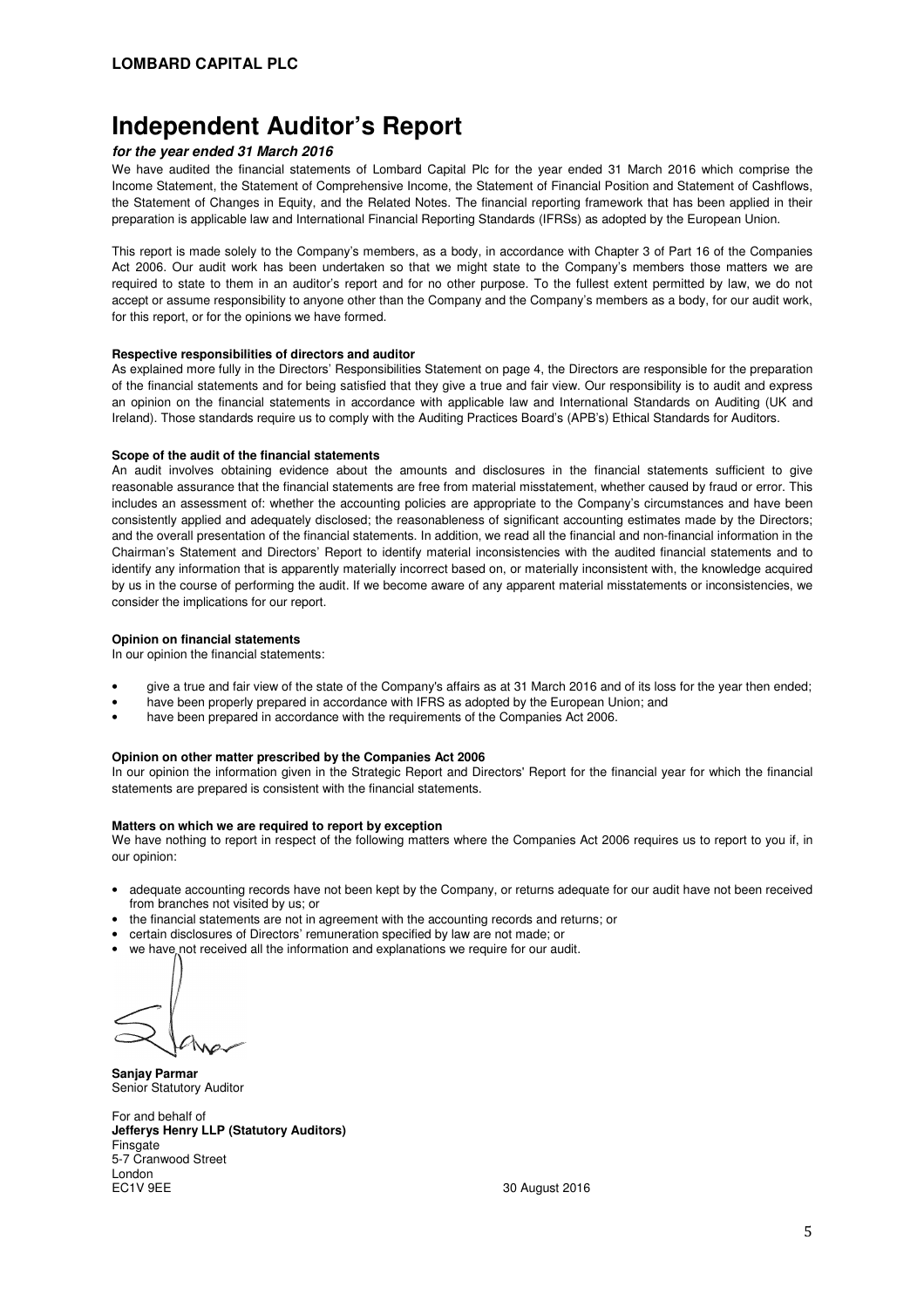# **Income Statement**

**for the year ended 31 March 2016**

|                                                                         |              | 2016         | 2015      |
|-------------------------------------------------------------------------|--------------|--------------|-----------|
|                                                                         |              | £            | £         |
|                                                                         | <b>Notes</b> |              |           |
| <b>Continuing operations:</b>                                           |              |              |           |
| Investment income                                                       |              | 34           | 211       |
| Operating expenses                                                      |              | (119, 928)   | (80, 344) |
| Impairment of investments                                               | 7            | (47, 388)    |           |
| Operating loss and loss before taxation                                 | 3            | (167, 282)   | (80, 133) |
| Taxation expense                                                        | 5            |              |           |
| Loss for the year, attributable to owners of the Company                |              | (167, 282)   | (80, 133) |
|                                                                         |              |              |           |
| Loss per share attributable to owners of the Company during<br>the year |              | <b>Pence</b> | pence     |
| Basic and diluted                                                       |              |              |           |
| Total and continuing operations                                         | 6            | (8.3)        | (4.2)     |

# **Statement of Changes in Comprehensive Income**

**for the year ended 31 March 2016**

|                                                                     | 2016       | 2015     |
|---------------------------------------------------------------------|------------|----------|
|                                                                     | £          | £        |
| Loss for the financial year                                         | (167, 282) | (80,133) |
| Other comprehensive income:                                         |            |          |
| Market value adjustment to investments                              | (97,500)   | 85,000   |
| Impairment of investments – reclassification to income<br>statement | 45.698     |          |
| Total comprehensive income for the year                             | (219,084)  | 4,867    |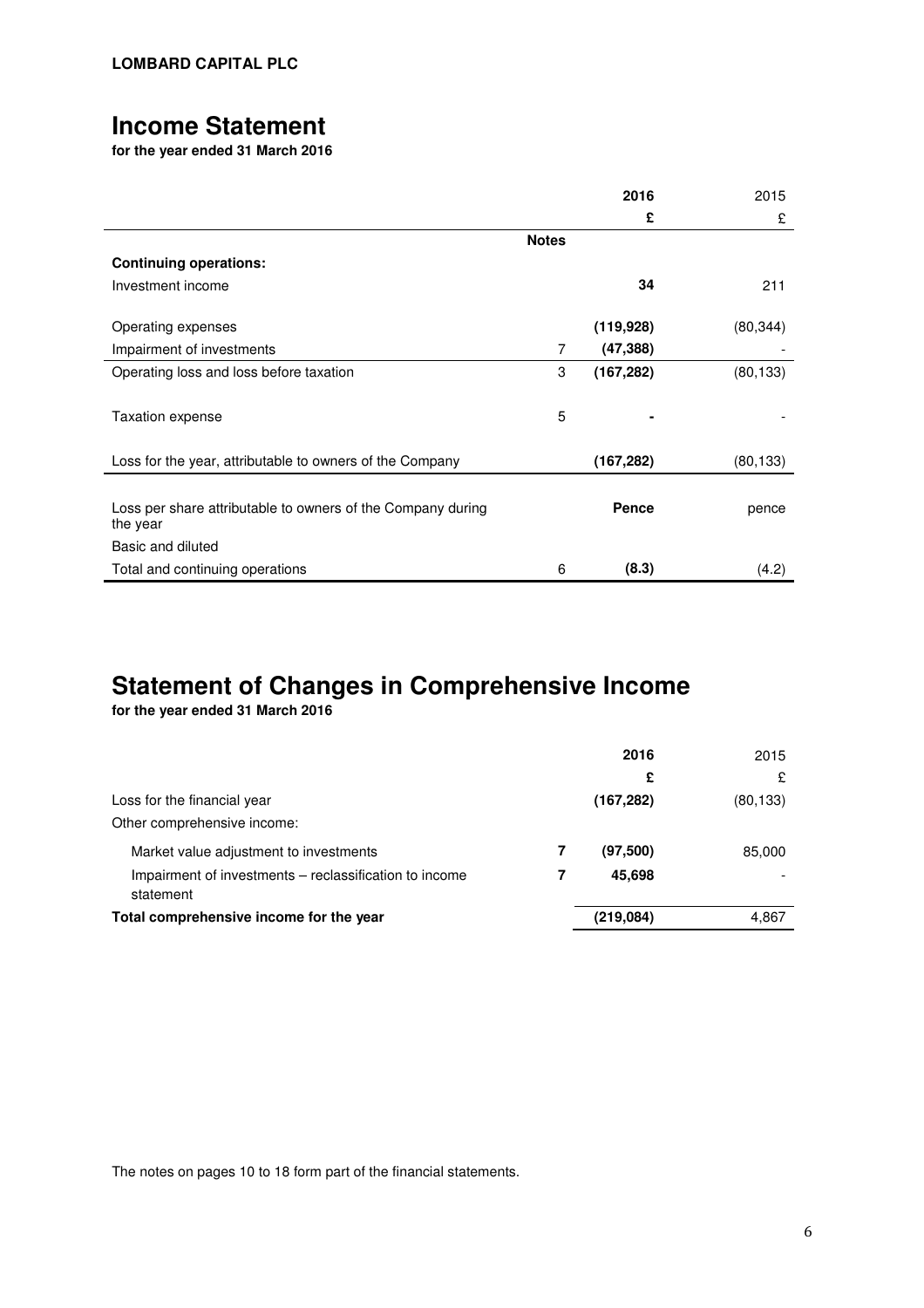# **Statement of Financial Position**

**as at 31 March 2016** 

|                                                        |              | 2016       | 2015      |
|--------------------------------------------------------|--------------|------------|-----------|
|                                                        | <b>Notes</b> | £          | £         |
| <b>Non-current assets</b>                              |              |            |           |
| Available for sale investments                         | 7            | 135,810    | 235,000   |
|                                                        |              |            |           |
| <b>Current assets</b>                                  |              |            |           |
| Trade and other receivables                            | 8            | 7,800      | 220       |
| Cash and cash equivalents                              | 9            | 2,668      | 57,036    |
| <b>Total current assets</b>                            |              | 10,468     | 57,256    |
|                                                        |              |            |           |
| <b>Total assets</b>                                    |              | 146,278    | 292,256   |
|                                                        |              |            |           |
| <b>Equity</b>                                          |              |            |           |
| Share capital                                          | 11           | 192,165    | 191,815   |
| Share premium                                          |              | 767,514    | 755,614   |
| Share option reserve                                   |              | 26,320     |           |
| Investment revaluation reserve                         |              | 100,184    | 151,986   |
| Retained earnings                                      |              | (988, 371) | (821,089) |
| Equity attributable to owners of the Company and total |              | 97,812     | 278,326   |
| equity                                                 |              |            |           |
|                                                        |              |            |           |
| <b>Current liabilities</b>                             |              |            |           |
| Trade and other payables                               | 10           | 48,466     | 13,930    |
|                                                        |              |            |           |
| <b>Total equity and liabilities</b>                    |              | 146,278    | 292,256   |

These financial statements were approved by the Board, authorised for issue and signed on their behalf on 30 August 2016 by:

 $\overline{\mathcal{A}}$ 

D.W. Grierson **Company registration number: 06050613 (England & Wales)**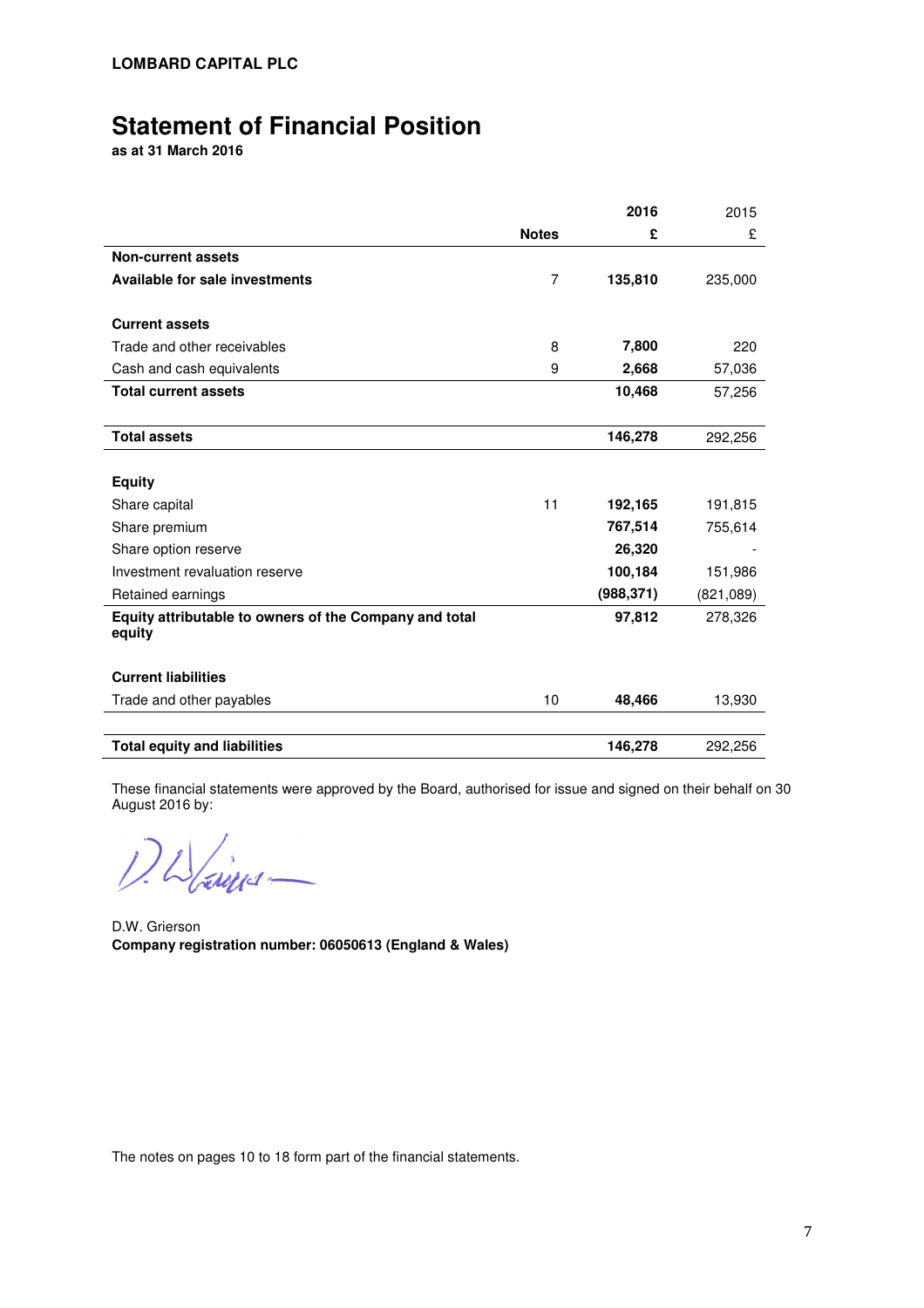# **Statement of Cashflows**

**for the year ended 31 March 2016** 

| <b>Notes</b><br>£<br>£<br><b>Operating activities</b><br>(Loss)/Profit before tax<br>(167, 282)<br>(80, 133)<br>45,698<br>Impairment of investments – reclassification from<br>reserves<br>1,690<br>Impairment of investments – recognised in the year<br>Investment income<br>(34)<br>(211)<br>26,320<br>Share based payment<br>(Increase)/decrease in trade and other receivables<br>(7,580)<br>(220)<br>34,536<br>(Decrease)/increase in trade and other payables<br>(15,032)<br>Net cash flow from operating activities<br>(66, 652)<br>(95, 596)<br><b>Investing activities</b><br>Investment income<br>34<br>211<br>Net cash flow from investing activities<br>34<br>211<br><b>Financing activities</b><br>Proceeds from issue of shares<br>12,250<br>Net cash flow from financing activities<br>12,250<br>Net (decrease)/increase in cash and cash equivalents<br>(54, 368)<br>(95, 385)<br>Cash and cash equivalents at start of year<br>57,036<br>152,421<br>Cash and cash equivalents at the end of the<br>2,668<br>57,036<br>year/period<br>Cash and cash equivalents comprise:<br>Cash and cash in bank<br>2,668<br>57,036<br>Cash and cash equivalents at end of year/period<br>2,668<br>57,036 |  | 2016 | 2015 |
|--------------------------------------------------------------------------------------------------------------------------------------------------------------------------------------------------------------------------------------------------------------------------------------------------------------------------------------------------------------------------------------------------------------------------------------------------------------------------------------------------------------------------------------------------------------------------------------------------------------------------------------------------------------------------------------------------------------------------------------------------------------------------------------------------------------------------------------------------------------------------------------------------------------------------------------------------------------------------------------------------------------------------------------------------------------------------------------------------------------------------------------------------------------------------------------------------------------|--|------|------|
|                                                                                                                                                                                                                                                                                                                                                                                                                                                                                                                                                                                                                                                                                                                                                                                                                                                                                                                                                                                                                                                                                                                                                                                                              |  |      |      |
|                                                                                                                                                                                                                                                                                                                                                                                                                                                                                                                                                                                                                                                                                                                                                                                                                                                                                                                                                                                                                                                                                                                                                                                                              |  |      |      |
|                                                                                                                                                                                                                                                                                                                                                                                                                                                                                                                                                                                                                                                                                                                                                                                                                                                                                                                                                                                                                                                                                                                                                                                                              |  |      |      |
|                                                                                                                                                                                                                                                                                                                                                                                                                                                                                                                                                                                                                                                                                                                                                                                                                                                                                                                                                                                                                                                                                                                                                                                                              |  |      |      |
|                                                                                                                                                                                                                                                                                                                                                                                                                                                                                                                                                                                                                                                                                                                                                                                                                                                                                                                                                                                                                                                                                                                                                                                                              |  |      |      |
|                                                                                                                                                                                                                                                                                                                                                                                                                                                                                                                                                                                                                                                                                                                                                                                                                                                                                                                                                                                                                                                                                                                                                                                                              |  |      |      |
|                                                                                                                                                                                                                                                                                                                                                                                                                                                                                                                                                                                                                                                                                                                                                                                                                                                                                                                                                                                                                                                                                                                                                                                                              |  |      |      |
|                                                                                                                                                                                                                                                                                                                                                                                                                                                                                                                                                                                                                                                                                                                                                                                                                                                                                                                                                                                                                                                                                                                                                                                                              |  |      |      |
|                                                                                                                                                                                                                                                                                                                                                                                                                                                                                                                                                                                                                                                                                                                                                                                                                                                                                                                                                                                                                                                                                                                                                                                                              |  |      |      |
|                                                                                                                                                                                                                                                                                                                                                                                                                                                                                                                                                                                                                                                                                                                                                                                                                                                                                                                                                                                                                                                                                                                                                                                                              |  |      |      |
|                                                                                                                                                                                                                                                                                                                                                                                                                                                                                                                                                                                                                                                                                                                                                                                                                                                                                                                                                                                                                                                                                                                                                                                                              |  |      |      |
|                                                                                                                                                                                                                                                                                                                                                                                                                                                                                                                                                                                                                                                                                                                                                                                                                                                                                                                                                                                                                                                                                                                                                                                                              |  |      |      |
|                                                                                                                                                                                                                                                                                                                                                                                                                                                                                                                                                                                                                                                                                                                                                                                                                                                                                                                                                                                                                                                                                                                                                                                                              |  |      |      |
|                                                                                                                                                                                                                                                                                                                                                                                                                                                                                                                                                                                                                                                                                                                                                                                                                                                                                                                                                                                                                                                                                                                                                                                                              |  |      |      |
|                                                                                                                                                                                                                                                                                                                                                                                                                                                                                                                                                                                                                                                                                                                                                                                                                                                                                                                                                                                                                                                                                                                                                                                                              |  |      |      |
|                                                                                                                                                                                                                                                                                                                                                                                                                                                                                                                                                                                                                                                                                                                                                                                                                                                                                                                                                                                                                                                                                                                                                                                                              |  |      |      |
|                                                                                                                                                                                                                                                                                                                                                                                                                                                                                                                                                                                                                                                                                                                                                                                                                                                                                                                                                                                                                                                                                                                                                                                                              |  |      |      |
|                                                                                                                                                                                                                                                                                                                                                                                                                                                                                                                                                                                                                                                                                                                                                                                                                                                                                                                                                                                                                                                                                                                                                                                                              |  |      |      |
|                                                                                                                                                                                                                                                                                                                                                                                                                                                                                                                                                                                                                                                                                                                                                                                                                                                                                                                                                                                                                                                                                                                                                                                                              |  |      |      |
|                                                                                                                                                                                                                                                                                                                                                                                                                                                                                                                                                                                                                                                                                                                                                                                                                                                                                                                                                                                                                                                                                                                                                                                                              |  |      |      |
|                                                                                                                                                                                                                                                                                                                                                                                                                                                                                                                                                                                                                                                                                                                                                                                                                                                                                                                                                                                                                                                                                                                                                                                                              |  |      |      |
|                                                                                                                                                                                                                                                                                                                                                                                                                                                                                                                                                                                                                                                                                                                                                                                                                                                                                                                                                                                                                                                                                                                                                                                                              |  |      |      |
|                                                                                                                                                                                                                                                                                                                                                                                                                                                                                                                                                                                                                                                                                                                                                                                                                                                                                                                                                                                                                                                                                                                                                                                                              |  |      |      |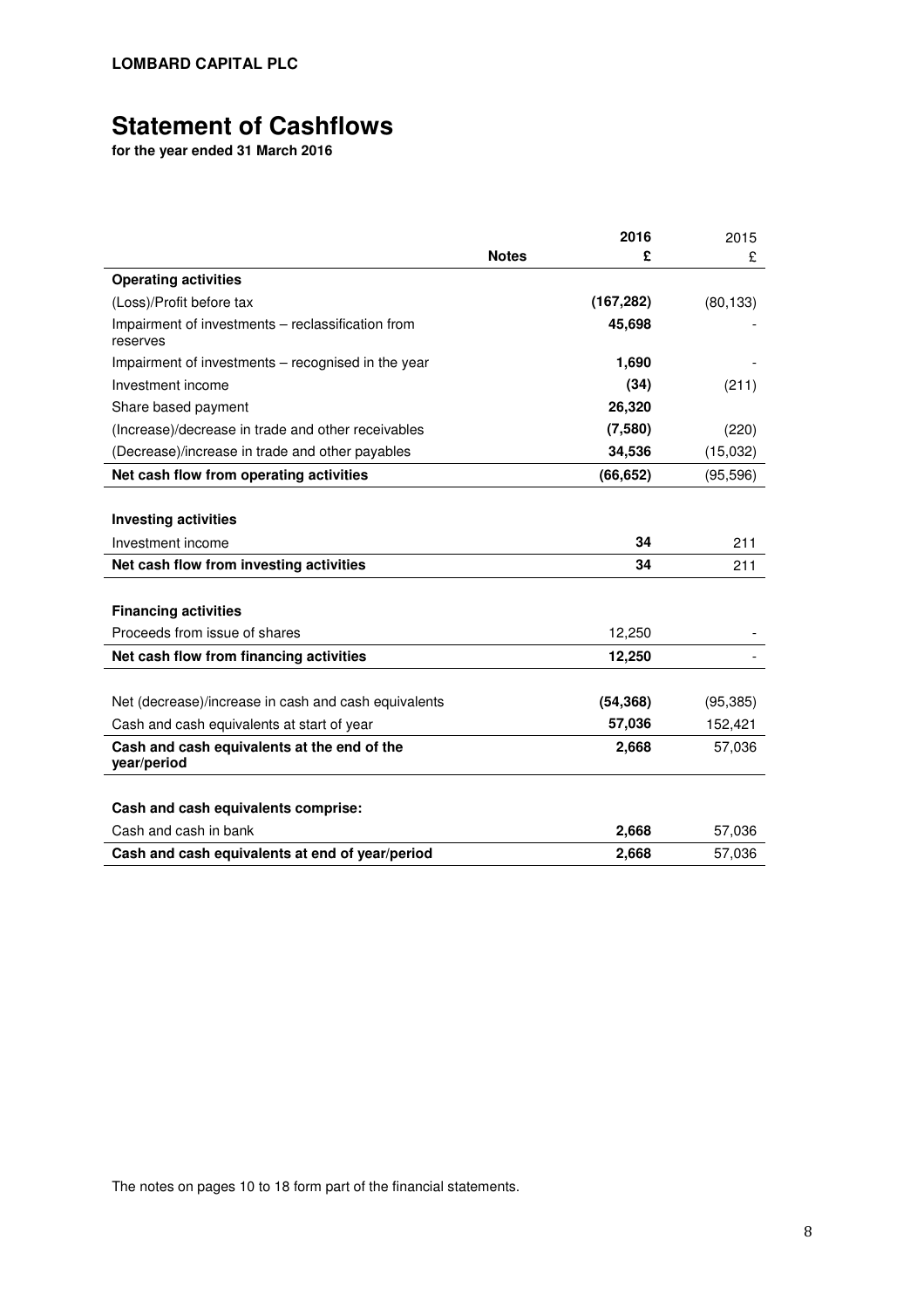# **Statement of Changes in Equity**

**for the year ended 31 March 2016** 

|                                                                 |                |                | <b>Share</b>   | <b>Investment</b>        |                 |               |
|-----------------------------------------------------------------|----------------|----------------|----------------|--------------------------|-----------------|---------------|
|                                                                 | <b>Share</b>   | <b>Share</b>   | Option         | <b>Revaluation</b>       | <b>Retained</b> | Total         |
|                                                                 | <b>Capital</b> | <b>Premium</b> | <b>Reserve</b> | <b>Reserve</b>           | <b>Earnings</b> | <b>Equity</b> |
|                                                                 | £              | £              | £              | £                        | £               | £             |
| Balance at 1 April 2014                                         | 191,815        | 755,614        |                | 66,986                   | (740, 956)      | 273,459       |
| Loss for the year                                               |                |                |                |                          | (80, 133)       | (80, 133)     |
| Market value adjustment to<br>investments                       |                |                |                | 85,000                   |                 |               |
| Total comprehensive income                                      |                |                |                | 85,000                   | (80, 133)       | 4,867         |
| Balance at 31 March 2015                                        | 191,815        | 755,614        |                | 151,986                  | (821,089)       | 278,326       |
|                                                                 |                |                |                |                          |                 |               |
| Balance at 1 April 2015                                         | 191,815        | 755,614        |                | 151,986                  | (821,089)       | 278,326       |
| Loss for the year                                               |                |                |                | $\overline{\phantom{a}}$ | (167, 282)      | (167, 282)    |
| <b>Issue of shares</b>                                          | 350            | 11,900         | 26,320         |                          |                 | 12,250        |
| Share based payment                                             |                |                |                |                          |                 | 26,320        |
| Impairment of investments -<br>reclassified to income statement |                |                |                | 45,698                   |                 | 45,698        |
| Market value adjustment to<br>investments                       |                |                |                | (97, 500)                |                 | (97, 500)     |
| Balance at 31 March 2016                                        | 192,165        | 767,514        | 26,320         | 100,184                  | (988, 371)      | 97,812        |

Share capital is the amount subscribed for shares at nominal value.

Share premium is the amount subscribed for share capital in excess of nominal value.

Share option reserve relates to share-based payment charges recognised.

Investment revaluation reserves represents the temporary movement in fair value of available-for-sale investments.

Retained earnings represents accumulated profit or loss to date.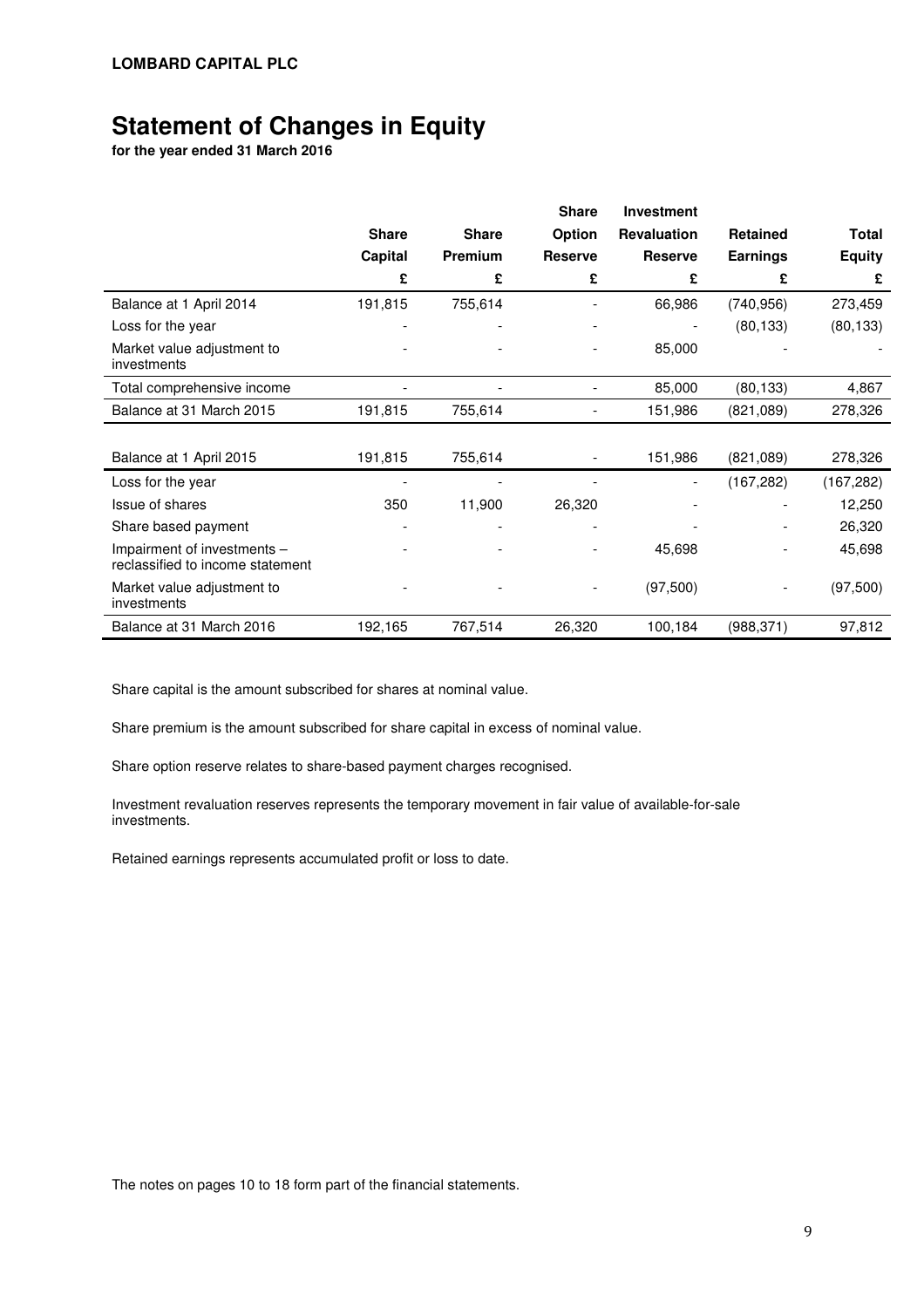**for the year ended 31 March 2016** 

#### **1 General information**

Lombard Capital Plc is a limited company incorporated and domiciled in the United Kingdom. The registered office is 19 Goldington Road, Bedford, MK40 3JY.

#### **2 Principal accounting policies**

The principal Accounting Policies applied in the preparation of these Financial Statements are set out below. These policies have been consistently applied to all the periods presented, unless otherwise stated.

### **Basis of preparation**

The financial statements of the Company have been prepared in accordance with International Financial Reporting Standards (IFRS), and IFRIC interpretations as adopted in the European Union and as applied in accordance with the provisions of the Companies Act 2006, and under the historical cost convention.

The preparation of financial statements in conformity with IFRSs requires the use of certain critical accounting estimates. It also requires management to exercise its judgement in the process of applying the Company's accounting policies. The areas involving a higher degree of judgement or complexity, or areas where assumption and estimates are significant to the Financial Statements, are disclosed later in these accounting policies.

The financial statements are presented in sterling  $(E)$ .

#### **Going concern**

During the period the Company made a loss of £167,282. The cash balance at the year end was £2,668 and no revenue has been generated since the year end, so at the time of signing of these accounts there are insufficient funds for the next 12 months and beyond.

The Chairman's statement has explained the current fundraising activities, therefore, the directors have formed the opinion that with the eradication of debt and the inflow of funds from the conversion of warrants and the sale of investment assets that the Company will secure adequate funds for the working capital requirements of for the Company in the foreseeable future. Further, this will ensure that adequate arrangements will be in place to enable the settlement of their financial commitments as and when they fall due.

For this reason, the Directors continue to adopt the going concern basis in preparing the financial statements. Whilst there are inherent uncertainties in relation to future events, and therefore no certainty over the outcome of the matters described, the Directors consider that, based on financial projections and dependent on the success of their efforts to complete these activities, the Company will be a going concern for the next 12 months.

#### **Changes in accounting policy**

At the date of authorisation of these financial statements the following standards and interpretations were in issue but not yet effective and therefore have not been applied in these financial statements:

| IFRS 5                | Non current assets held for sale and discontinued operations |
|-----------------------|--------------------------------------------------------------|
| <b>IFRS 7</b>         | Financial instruments                                        |
| IFRS 9                | <b>Financial instruments</b>                                 |
| IFRS 10<br>(amended)  | <b>Consolidated Financial Statements</b>                     |
| IFRS 11<br>(amended)  | Joint Arrangements                                           |
| IFRS 12 (amended)     | Disclosure of Interests in Other Entities                    |
| IFRS 14               | Regulatory deferral accounts                                 |
| IFRS 15               | Revenue from Contracts with Customers                        |
| IAS 1 (amended)       | Presentation of Items of Other Comprehensive Income          |
| IAS 16 & 41 (amended) | Property, Plant and Equipment                                |
| IAS 19                | Employee benefits                                            |
| IAS 27 (amended)      | Separate Financial Statements                                |
| IAS 28 (amended)      | Investments in Associates and Joint Ventures                 |
| IAS16 & 38 (amended)  | Intangible assets                                            |
| <b>IAS 34</b>         | Interim financial reporting                                  |
|                       |                                                              |

In addition, there are certain requirements of Improvements to IFRSs which are not yet effective.

The Directors anticipate that the adoption of these standards and interpretations in future periods will have no material impact on the financial statements of the Company.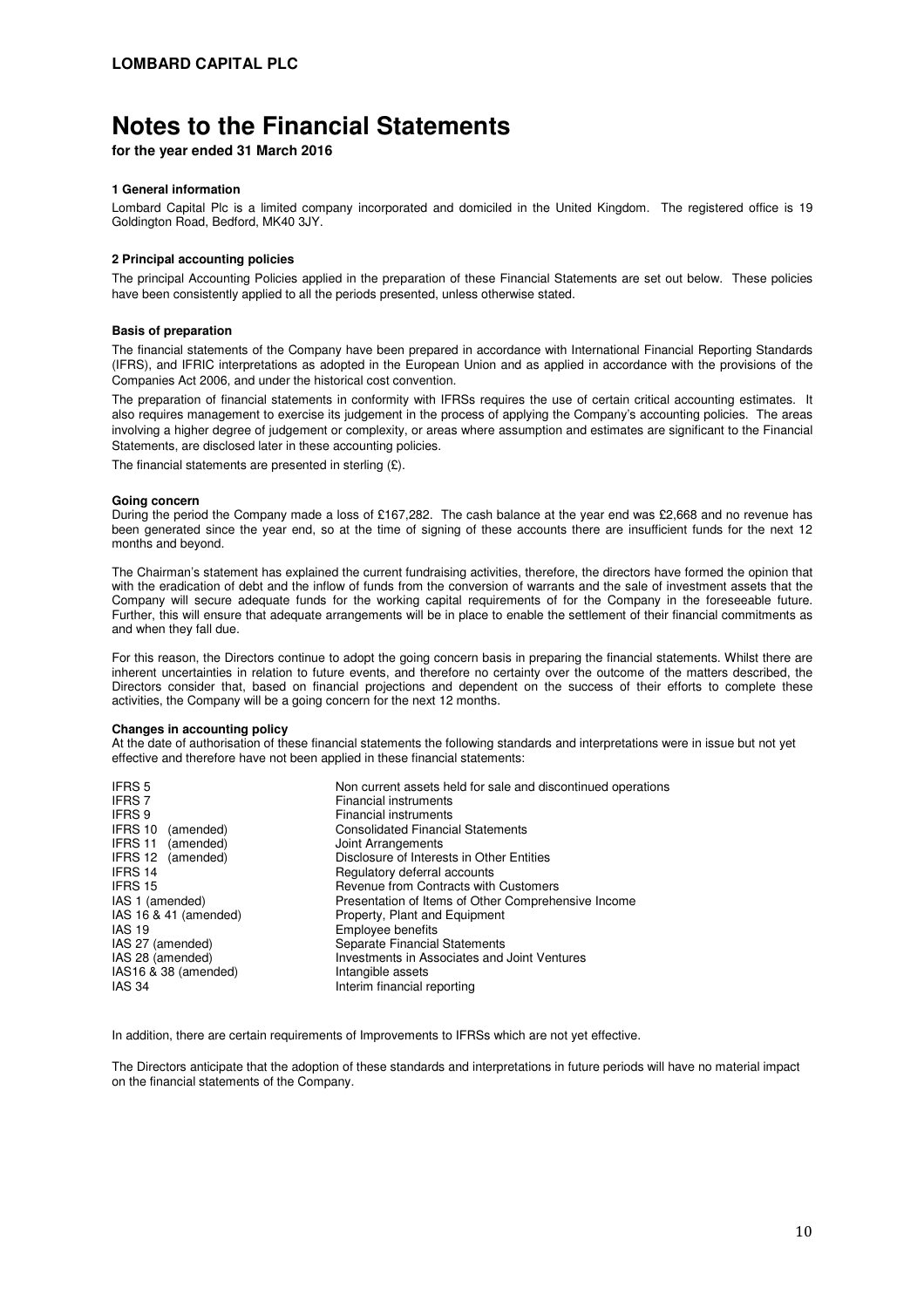**for the year ended 31 March 2016** 

#### **Key estimates and assumptions**

The Company makes estimates and assumptions concerning the future. The resulting accounting estimates will, by definition, seldom equal the related actual results.

The only estimates and assumptions that may cause material adjustment to the carrying value of assets and liabilities relate to the valuation of unquoted investments. These are valued in accordance with the techniques set out in the accounting policy for 'Available for sale investments' on page 11.

#### **Taxation**

The tax expense represents the sum of the tax currently payable and deferred tax.

Current tax is the tax currently payable based on taxable profit for the period. Taxable profit differs from net profit as reported in the income statement because it excludes items of income or expenses that are taxable or deductible in other years and it further excludes items that are never taxable or deductible. The Company's liability for current tax is calculated using tax rates that have been enacted or substantively enacted by the balance sheet date.

Deferred tax is the tax expected to be payable or recoverable on differences between the carrying amounts of assets and liabilities in the financial statements and the corresponding tax bases used in the computation of taxable profit, and is accounted for using the balance sheet liability method. Deferred tax liabilities are generally recognised for all taxable temporary differences and deferred tax assets are recognised to the extent that it is probable that taxable profits will be available against which deductible temporary differences can be utilised. Such assets and liabilities are not recognised if the temporary difference arises from the initial recognition of goodwill or from the initial recognition (other than in a business combination) of other assets and liabilities in a transaction that affects neither the taxable profit nor the accounting profit.

Deferred tax liabilities are recognised for taxable temporary differences arising on investments in subsidiaries and associates, and interest in joint ventures, except where the group is able to control the reversal of the temporary difference and it I probable that the temporary difference will not reverse in the foreseeable future.

The carrying amount of deferred tax assets is reviewed at each balance sheet date and reduced to the extent that it is no longer probable that the temporary difference will not reverse in the foreseeable future.

Current and deferred tax assets and liabilities are calculated at tax rates that are expected to apply to their respective period of realisation, provided they are enacted or substantively enacted at the balance sheet date. Changes in deferred tax assets or liabilities are recognised as a component of tax expense in the profit or loss income statement, except where they relate to items that are recognised in other comprehensive income in which case the related deferred tax is also charged or credited directly to equity.

#### **Segmental reporting**

A segment is a distinguishable component of the Company's activities from which it may earn revenues and incur expenses, whose operating results are regularly reviewed by the Company's chief operating decision maker to make decisions about the allocation of resources and assessment of performance and about which discrete financial information is available.

As the chief operating decision maker reviews financial information for and makes decisions about the Company's investment activities as a while, the directors have identified a single operating segment, that of investing in or acquiring assets, business or companies in the soft commodities sector.

#### **Financial assets**

The Company's financial assets comprise investments held for trading, associated undertakings, cash and cash equivalents and loans and receivables.

#### **Available for sale Investments**

**I**nvestments are initially measured at fair value plus incidental acquisition costs. Subsequently they are measured at fair value in accordance with IAS 39. In respect of quoted investments, this is either the bid price at the period end date of the last traded price or the last traded price, depending on the convention of the exchange on which the investment is quote, with no deduction for any estimated future selling cost. Unquoted investments are valued by the directors using primary valuation techniques such as recent transactions, last price and net asset value.

Investments are recognised as available-for-sale financial assets. Gains and losses on measurement are recognised in other comprehensive income except for impairment losses and foreign exchange gains and losses on monetary items denominated in a foreign currency, which are recognised directly in profit or loss. Where the investment is disposed of or is determined to be impaired the cumulative gain or loss previously recognised in other comprehensive income is reclassified to profit or loss.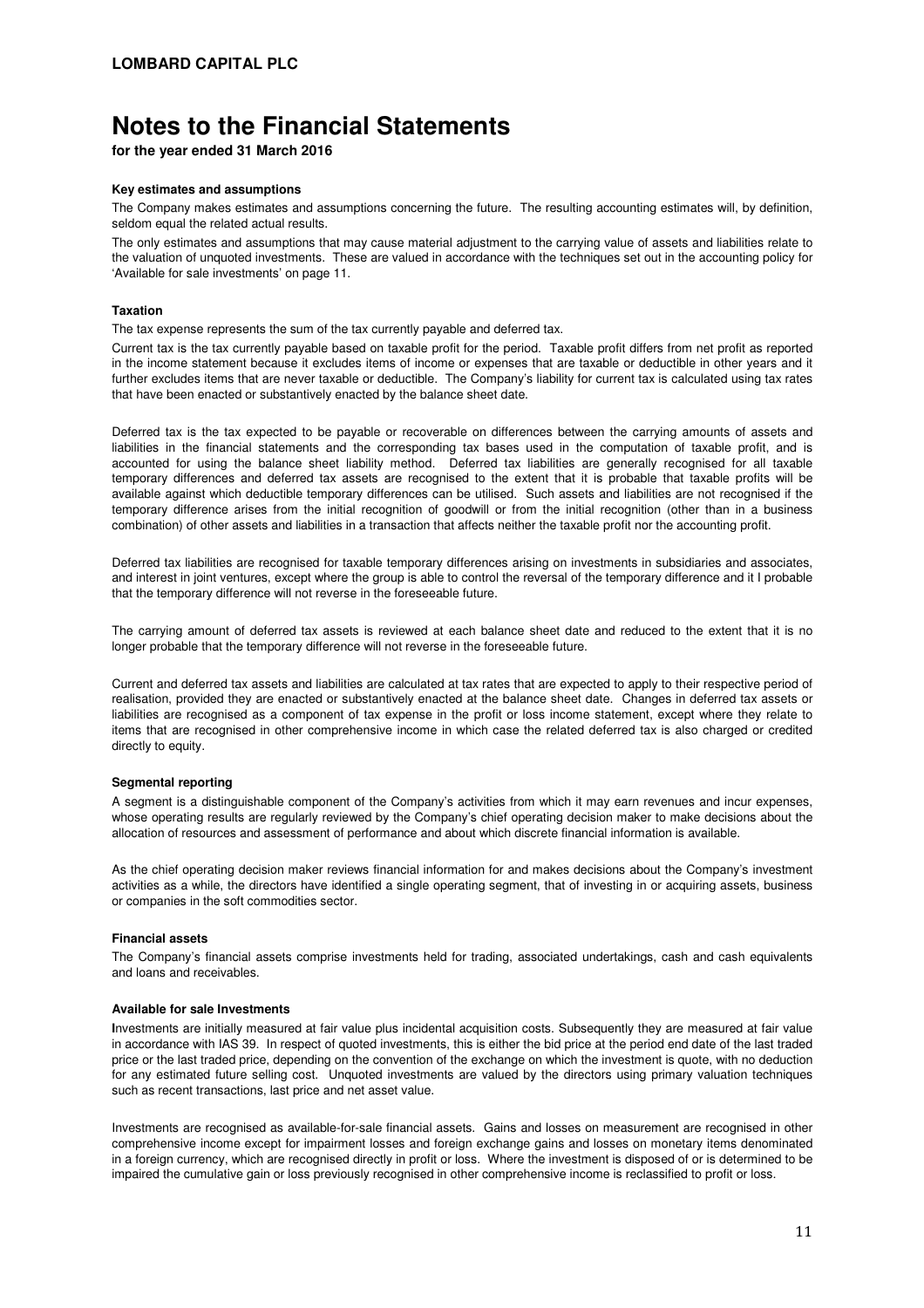**for the year ended 31 March 2016** 

The Company assesses at each period end date whether there is any objective evidence that a financial assets or group of financial assets classified as available-for-sale has been impaired. An impairment loss is recognised if there is objective evidence that an event or events since initial recognition of the asset have adversely affected the amount or timing of future cash flows from the asset. A significant or prolonged decline in the fair value of a security below its cost shall be considered in determining whether the asset is impaired.

When a decline in the fair value of a financial asset held as available-for-sale has been previously recognised in other comprehensive income and there is objective evidence that the asset is impaired, the cumulative loss is removed from other comprehensive income and recognised in profit or loss. The loss is measured as the difference between the cost of the financial asset and its current fair value less any previous impairment.

## **Cash and cash equivalents**

Cash and cash equivalents comprise cash in hand and current and deposit balances deposits at banks, together with other short-term highly liquid investments that are readily convertible into known amounts of cash and which are subject to an insignificant risk of changes in value.

## **Equity**

An equity instrument is any contract that evidences a residual interest in the assets of the company after deducting all of its liabilities. Equity instruments issued by the Company are recorded at the proceeds received net of direct issue costs.

The share premium account represents premiums received on the initial issuing of the share capital. Any transaction costs associated with the issuing of shares are deducted from share premium, net of any related income tax benefits.

The investment revaluation reserve represents the difference between the purchase costs of the available-for-sale investments less any impairment charge and the market value of those investments at the accounting date.

Retained earnings include all current and prior period results as disclosed in the statement of comprehensive income.

#### **Financial liabilities**

Financial liabilities are recognised in the Company's balance sheet when the Company becomes a party to the contractual provisions of the instrument. All interest related charges are recognised as an expense in finance cost in the income statement using the effective interest rate method.

The Company's financial liabilities comprise trade and other payables.

Trade payables are recognised initially at their fair value and subsequently measured at amortised cost less settlement payments.

#### **3 Loss from operations**

Loss from operations is stated after charging:

|                                                 | 2016  | 2015  |
|-------------------------------------------------|-------|-------|
|                                                 |       |       |
| Auditors' remuneration for auditing of accounts | 8.100 | 7.000 |
| Auditors' remuneration for non-audit services   |       |       |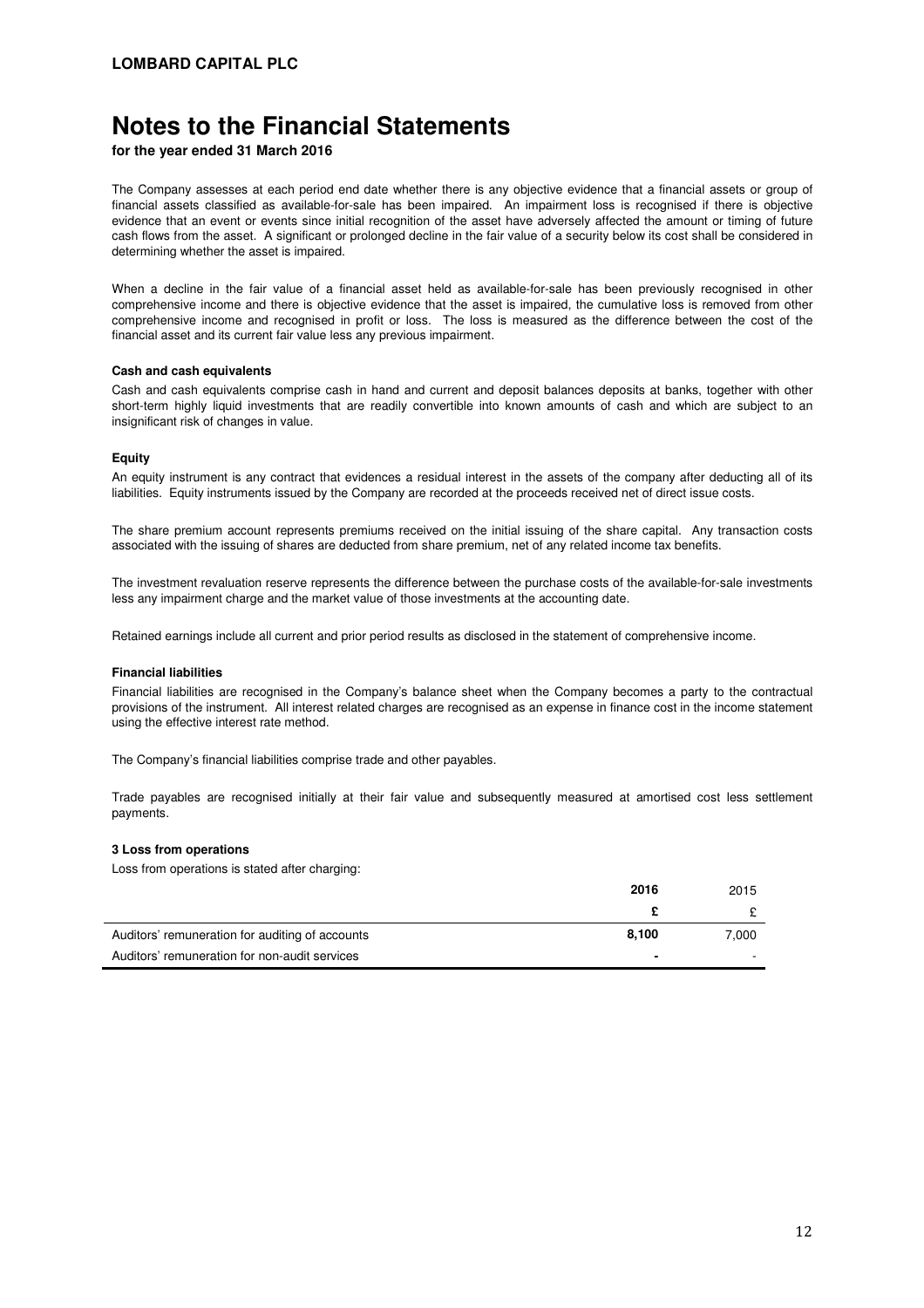**for the year ended 31 March 2016** 

# **4 Directors remuneration**

The Company had no employees in the year, or previous year. During the year under review there have been three executive directors with only one serving at any one point.

|                                 | 2016   | 2015   |
|---------------------------------|--------|--------|
|                                 | No.    | No.    |
| Administration                  | 1      | 1      |
|                                 |        |        |
|                                 | 2016   | 2015   |
|                                 | £      | £      |
| Director's remuneration - fees: |        |        |
| Charlotte Argyle                | 4,500  | 6,825  |
| <b>Russell Darvill</b>          | 4,500  | 16,500 |
| N Brent Fitzpatrick             | 500    | ۰      |
| Mark Jackson                    | 4,800  |        |
| Graham Jones                    | 2,640  |        |
| Grahame Rose                    |        | 2,375  |
| Jason Teichman                  |        | 14,276 |
|                                 | 16,940 | 39,976 |

The highest paid director was not granted nor did he exercise any share options during the year. He also did not receive any shares in respect of qualifying services under a long term incentive scheme.

## **5 Taxation**

 $\overline{a}$ 

|                    | 2016           | 2015 |
|--------------------|----------------|------|
|                    |                |      |
| UK corporation tax | $\blacksquare$ |      |
| Deferred tax       | $\blacksquare$ |      |
| <b>Tax charge</b>  | $\blacksquare$ |      |

Tax reconciliation

|                                           | 2016       | 2015     |
|-------------------------------------------|------------|----------|
|                                           | £          | £        |
| (Loss)/Profit before tax                  | (167, 282) | (80,313) |
| Tax at 20% (2015: 20%) on loss before tax | (33, 456)  | (16,027) |
| Effects of:                               |            |          |
| Add back disallowable expenses            | 14,742     |          |
| Unrelieved losses carried forward         | 18,714     | 16,027   |
| Total tax (credit)/expense                |            |          |

The unutilised tax losses of the Company available for set off against future taxable profits are estimated to be £700,000 (2015: £606,000). The Company has not recognised a deferred tax asset in respect of these losses as here are insufficient evidence of future taxable profits.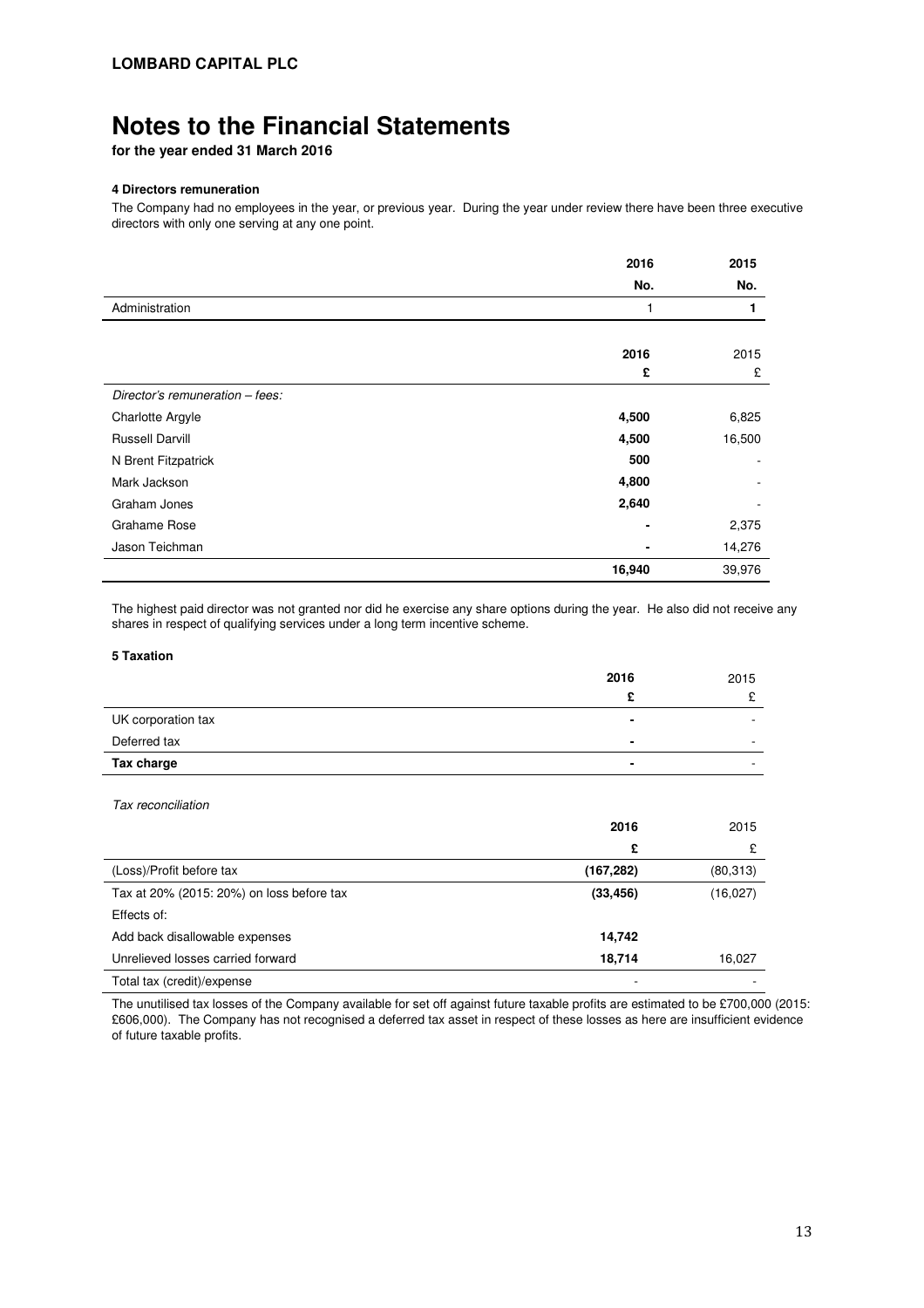**for the year ended 31 March 2016** 

## **6 Earnings per share**

The basic and diluted earnings per share is calculated by dividing the loss attributable to owners of the Company by the weighted average number of ordinary shares in issue during the year.

|                                                                           | 2016       | 2015      |
|---------------------------------------------------------------------------|------------|-----------|
|                                                                           | £          | £         |
| Earnings                                                                  |            |           |
| Loss for the purposes of basic and fully diluted loss per share           | (167, 282) | (80,133)  |
| Number of shares                                                          |            |           |
| Weighted average number of shares for calculating basic and fully diluted |            |           |
| earnings per share                                                        | 2,026,210  | 1,918,150 |
|                                                                           | 2016       | 2015      |
|                                                                           | Pence      | pence     |
| Earnings per share                                                        |            |           |
| Basic and fully diluted loss per share                                    | (8.3)      | (4.2)     |

During the year the company granted 700,000 share options, full details are disclosed in note 14.

After the year end the company issued up to £100,000 warrants, full details are disclosed in note 17.

## **7 Available for sale investments**

|                                                     | 2016      | 2015    |
|-----------------------------------------------------|-----------|---------|
|                                                     | £         | £       |
| Investments at cost less impairment brought forward | 83,014    | 83,014  |
| Cost of impairment – reclassified from reserves     | (45, 698) |         |
| Cost of impairment – recognised in the year         | (1,690)   |         |
| Investments at cost less impairment at year end     | 35,626    | 83,014  |
| Market value adjustment                             | 100,184   | 151,986 |
| Market value of investments at year end             | 135,810   | 235,000 |
| Categorised as:                                     |           |         |
| Level 1                                             |           | 22,500  |
| Level <sub>2</sub>                                  |           |         |
| Level 3                                             | 135,810   | 212,500 |
|                                                     | 135,810   | 235.000 |

The table above sets out the fair value measurements using the IFRS7 fair value hierarchy. Categorisation within the hierarchy has been determined on the basis of the lowest level of input that is significant to the fair value measurement of the relevant asset as follows:

Level 1 - valued using quoted prices in active markets for identical assets. Level 2 – valued by reference to valuation techniques using observable inputs other that quoted prices included within Level 1. Level 3 – valued by reference to valuation techniques using inputs that are not based on observable market data.

The valuation techniques used by the company are explained in the accounting policy note, 'available for sale investments'.

| Level 3 financial assets                                             |          |         |
|----------------------------------------------------------------------|----------|---------|
| Reconciliation of Level 3 fair value measurement of financial assets | 2016     | 2015    |
|                                                                      | £        | £       |
| Brought forward                                                      | 212,500  | 112,500 |
| Market value adjustment                                              | (75,000) | 100,000 |
| Impairment in the year                                               | (1,690)  |         |
| Carried forward                                                      | 135,810  | 212,500 |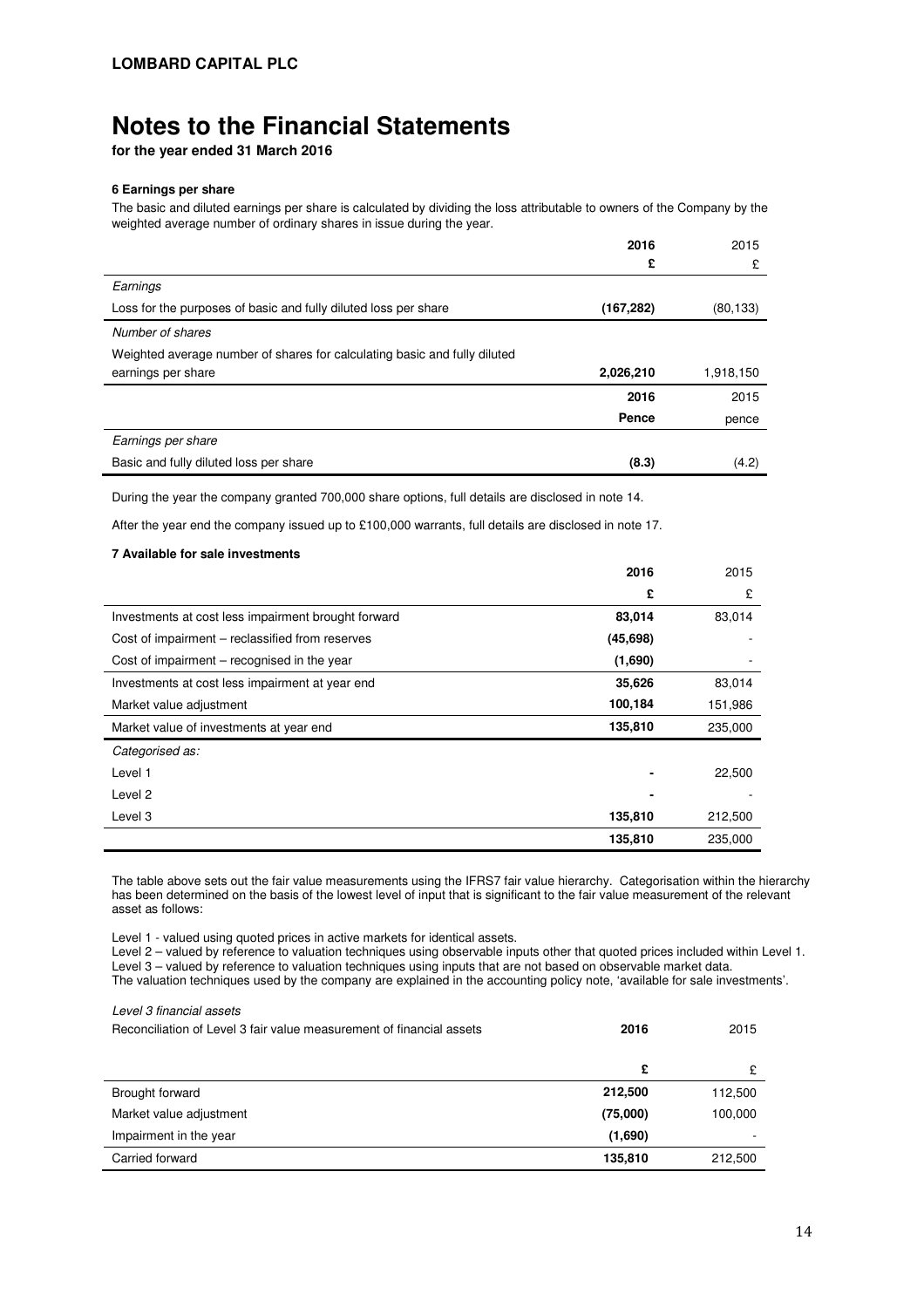**for the year ended 31 March 2016** 

## **7 Available for sale investments continued**

Level 3 valuation techniques used by the Company are explained on page 11.

The year end fair value balance consists of £23,310 relating to shares held in Elevate Platform Limited which are held at net cost less impairment. The remaining £112,500 relates to shares held in Prego International Limited which have been placed on the JP Jenkins matched-bargain platform and the valuation is based on the indicative price, which is based on buy and sell limits from brokers.

#### **8 Trade and other receivables**

|             | 2016  | 2015 |
|-------------|-------|------|
|             |       |      |
| Prepayments | 7,800 | 220  |
|             | 7,800 | 220  |

The fair value of trade and other receivables is considered by the directors not to be materially different to the carrying amounts.

# **9 Cash and cash equivalent**

|               | 2016  | 2015   |
|---------------|-------|--------|
|               |       | ົ<br>- |
| Cash at banks | 2,668 | 57,036 |
|               | 2,668 | 57,036 |

## **10 Trade and other payables**

|                 | 2016   | 2015   |
|-----------------|--------|--------|
|                 | £      | ۰      |
| Trade payables  | 30,466 | 486    |
| Accrued charges | 18,000 | 13,444 |
|                 | 48,466 | 13,930 |

The fair value of trade and other payables is considered by the directors not to be materially different to the carrying amounts.

#### **11 Share capital**

|                                          | 2016    | 2015    |
|------------------------------------------|---------|---------|
|                                          | £       | £       |
| Authorised capital                       |         |         |
| 500,000,000 ordinary shares of 0.1p each | 500,000 | 500,000 |
| 2,000,000 redeemable shares of 1p each   | 20,000  | 20,000  |
|                                          | 520,000 | 520,000 |
| Issued and fully paid                    |         |         |
| 2,268,150 new ordinary shares of 0.1p    | 2,268   | 1,918   |
| 1,918,150 deferred shares of 9.9p        | 189,897 | 189,897 |
|                                          | 192,165 | 191,815 |

The ordinary shares have attached to them full voting, dividend and capital distribution (including on winding up) rights; they do not confer any rights of redemption.

On 17 December 2014 the shareholders approved a share reorganisation, effectively a 1 for 100 share consolidation, by which all the issued shares were consolidated on the basis of one consolidated share of 10p for every issued 100 shares. The consolidated shares were then sub-divided into one new ordinary share of 0.1p and one deferred share of 9.9p. The restricted rights attaching to the deferred shares are such that the deferred share have no economic value.

On 10 December 2015 350,000 0.1p new ordinary shares were allotted for a price of 3.5p each.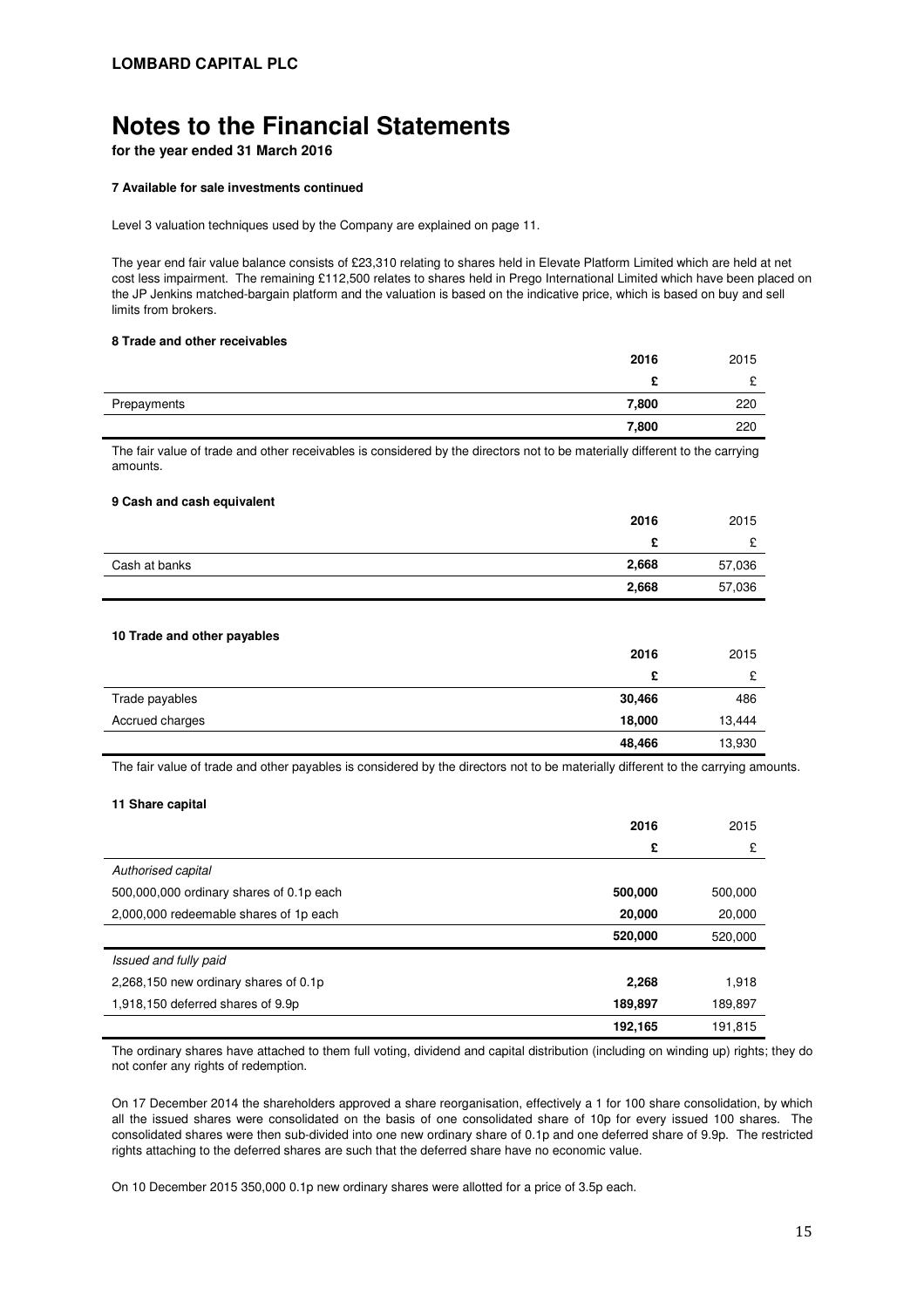**for the year ended 31 March 2016** 

## **12 Investment revaluation reserve**

|                                               | 2016      | 2015    |
|-----------------------------------------------|-----------|---------|
|                                               | £         | c       |
| Balance brought forward                       | 151,986   | 66,986  |
| Market value adjustment in year               | (97, 500) | 85,000  |
| Impairment – reclassified to income statement | 45.698    |         |
| Balance carried forward                       | 100,184   | 151,986 |

## **13 Risk management objectives and policies**

The Company is exposed to a variety of financial risks which result from both its operating and investing activities. The Company's risk management is coordinated by the board of directors, and focuses on actively securing the Company's short to medium term cash flows by minimising the exposure to financial markets.

## Capital risk management

The Company's objectives when managing capital are:

- to safeguard the Company's ability to continue as a going concern, so that it can continues to prove returns and benefits for shareholders
- to support the Company's growth: and
- to provide capital for the purpose of strengthening the Company's risk management capability.

The Company actively and regularly reviews and manages the capital structure to ensure an optimal capital structure and equity holder returns, taking into consideration the future capital requirements of the Company and capital efficiency, prevailing and projected profitability, projected operating cash flows, projected capital expenditures and projected strategic investment opportunities. Management regards total equity as capital and reserves, for capital management purposes. There have been no changes in this since the previous reporting date.

### Credit risk

The Company's financial instruments, that are subject to credit risk, are cash and cash equivalents. The credit risk for cash and cash equivalents is considered negligible since the counterparties are reputable financial institutions.

The Company's maximum exposure to credit risk is £2,668 (2015: £57,036) comprising cash and cash equivalents.

## Liquidity risk

Liquidity risk is managed by means of ensuring sufficient cash and cash equivalents are held to meet the Company's payment obligations arising from administrative expenses. The cash and cash equivalents are invested such that the maximum available interest rate is achieved with minimal risk.

Financial assets comprise, cash of £2,668 and are available in demand. Financial liabilities comprise trade payables of £34,667 which are all payable within 3 months.

#### Market price risk

The Company's exposure to market price risk mainly arises from potential movements in the fair value of its investments. The Company manages this price risk within its long-term investment strategy to manage a diversified exposure to the market. If each of the Company's equity investments were to experience a rise of fall of 10% in their fair value, this would result in the Company's net asset value increasing or decreasing by £13,581 (2015: 23,500).

#### Financial assets by category

The IAS 39 categories of financial assets included in the balance sheet and the headings in which they are included are as follows:

|                                | 2016    | 2015    |
|--------------------------------|---------|---------|
|                                | £       | ç.      |
| Financial assets:              |         |         |
| Available for sale investments | 135,810 | 235,000 |
| Cash and cash equivalents      | 2,668   | 57,036  |
|                                | 138,478 | 292,036 |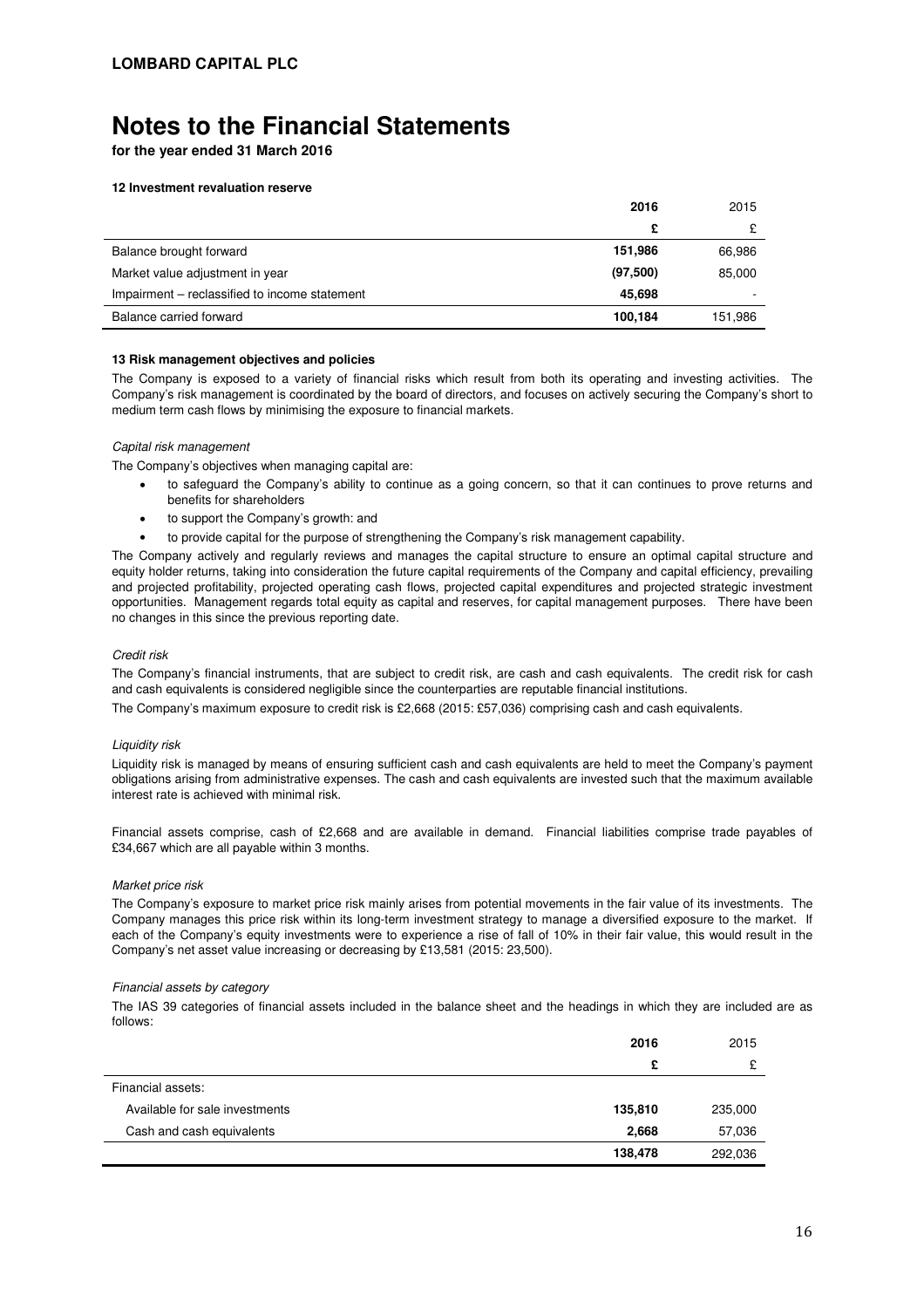**for the year ended 31 March 2016** 

## **13 Risk management objectives and policies continued**

## Financial liabilities by category

The IAS 39 categories of financial liability included in the balance sheet and the headings in which they are included are as follows:

|                                          | 2016   | 2015 |
|------------------------------------------|--------|------|
|                                          | £      |      |
| Financial liabilities at amortised cost: |        |      |
| Trade and other payables                 | 34,667 | 486  |
|                                          | 34,667 | 486  |

#### **14 Share-based payments**

On 1 December 2015 the Company announced that it granted options for a total of 700,000 ordinary shares of 0.1 pence each ("Ordinary Shares") representing approximately 31 per cent of the Company's issued ordinary share capital at the time of the grant, at an exercise price of 4.5 pence per share. The options were granted equally (350,000 each with a total exercise price of £13,160 per Director) to Directors, N B Fitzpatrick and G Jones, and vest immediately on grant. They are not subject to any performance conditions and will lapse 7 years from the date of grant.

The model takes into account volatility rates of 97.76%, which have been derived from historical information. A weighted average risk-free interest rate of 1.0% has been applied. The share price was 4.6 pence and the exercise prices of the options were 4.5 pence.

The amount of remuneration expense in respect of the share options granted amounts to £26,320 (period ended 31 March 2015: £nil).

On 16 December 2015, the options held by N B Fitzpatrick and G Jones were reassigned to Merico Financial Inc. and D W Grierson respectively. D W Grierson is a director of the company. These options have not been exercised and remain outstanding at the reporting date.

The inputs to the option pricing model are as follows:

|                                   | <b>Options granted</b><br>1 December 2015 |
|-----------------------------------|-------------------------------------------|
|                                   |                                           |
| Share price at grant date (pence) | 4.6                                       |
| Exercise price (pence)            | 4.5                                       |
| Expected life (years)             |                                           |
| Annualised volatility (%)         | 97.76                                     |
| Risk-free interest rate (%)       | 1.0                                       |
| Fair value determined (pence)     | 3.8                                       |
| Number of options granted         | 700,000                                   |
|                                   |                                           |